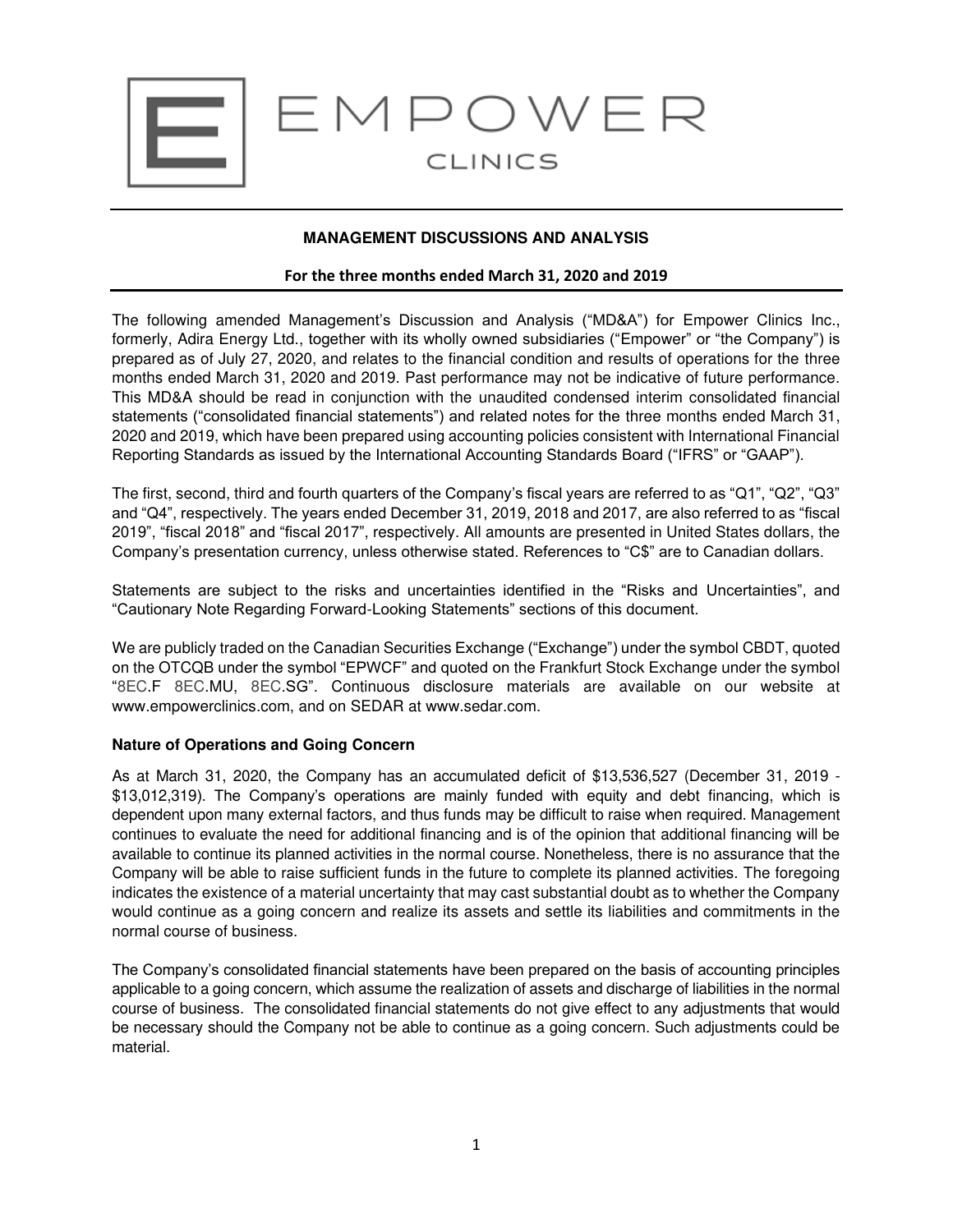# **2020 Q1 CONSOLIDATED FINANCIAL HIGHLIGHTS**

- 5,717 patient visits generating revenue of \$789,135, compared to 1,198 patient visits generating \$152,846 for Q1 2019.
- Net loss of \$524,208 or \$0.00 per share, compared to \$398,541 or \$0.01 per share for Q1 2019.
- Cash provided by operating activities was \$13,864, compared to cash used in operating activities of \$219,212 for 2019 Q1.
- Cash at March 31, 2020 of \$131,808.
- Working capital deficit at March 31, 2020 of \$4,210,395.

# **2020 Q1 KEY DEVELOPMENTS**

### **Focus on CBD Product Sales**

Empower has commenced selling its proprietary line of cannabidiol ("CBD") based products called SOLLIEVO, Italian for Relief, and the Sun Valley Science brand through its network of company-owned clinics in the United States. Empower's patient base and customers will be able to purchase high margin derivative products, including CBD lotion, tinctures, spectrum oils, capsules, lozenges, patches, e-drinks, topical lotions, gel caps, hemp extract drops and pet elixir hemp extract drops. Patients and customers will be able to access Empower's home delivery and e-commerce platform through its e-commerce store at https://www.sunvalleyhealth.com/shop/

### **Intention to Launch CBD Extraction Facility**

The Company intends to open a fully functioning hemp-based CBD extraction facility in greater Portland, Oregon in 2020, with the first extraction system expected to have the capacity to produce 6,000 kilograms of extracted product per year. The 5,000 sq. ft. facility in Sandy, Oregon has been secured through a 5-year lease agreement and preparations are underway to begin licensing and permit requirements to commence operations. The Company received its hemp-handlers license from the Oregon Department of Agriculture on August 6, 2019 allowing the new next phase of build-out, architectural design and building permit applications to commence.

The Company has entered into a Letter of Intent ("LOI") to form a Joint Venture Partnership ("JV") with Heritage Cannabis Holdings Corp (CSE: CANN) ("Heritage"). Terms of the LOI have Empower and Heritage each with a 50% ownership of the JV. Heritage will install extraction units and related downstream extraction equipment inside Empower's existing licensed hemp processing facility in Sandy, Oregon. In addition, Heritage will train and supervise the staff on the proprietary methods of extraction and oil production that it produces in Canada. The JV will be equally funded by both companies with Heritage investing an initial \$500,000 for start-up funds, as the build out completes and the JV secures high quality hemp supply from local growers.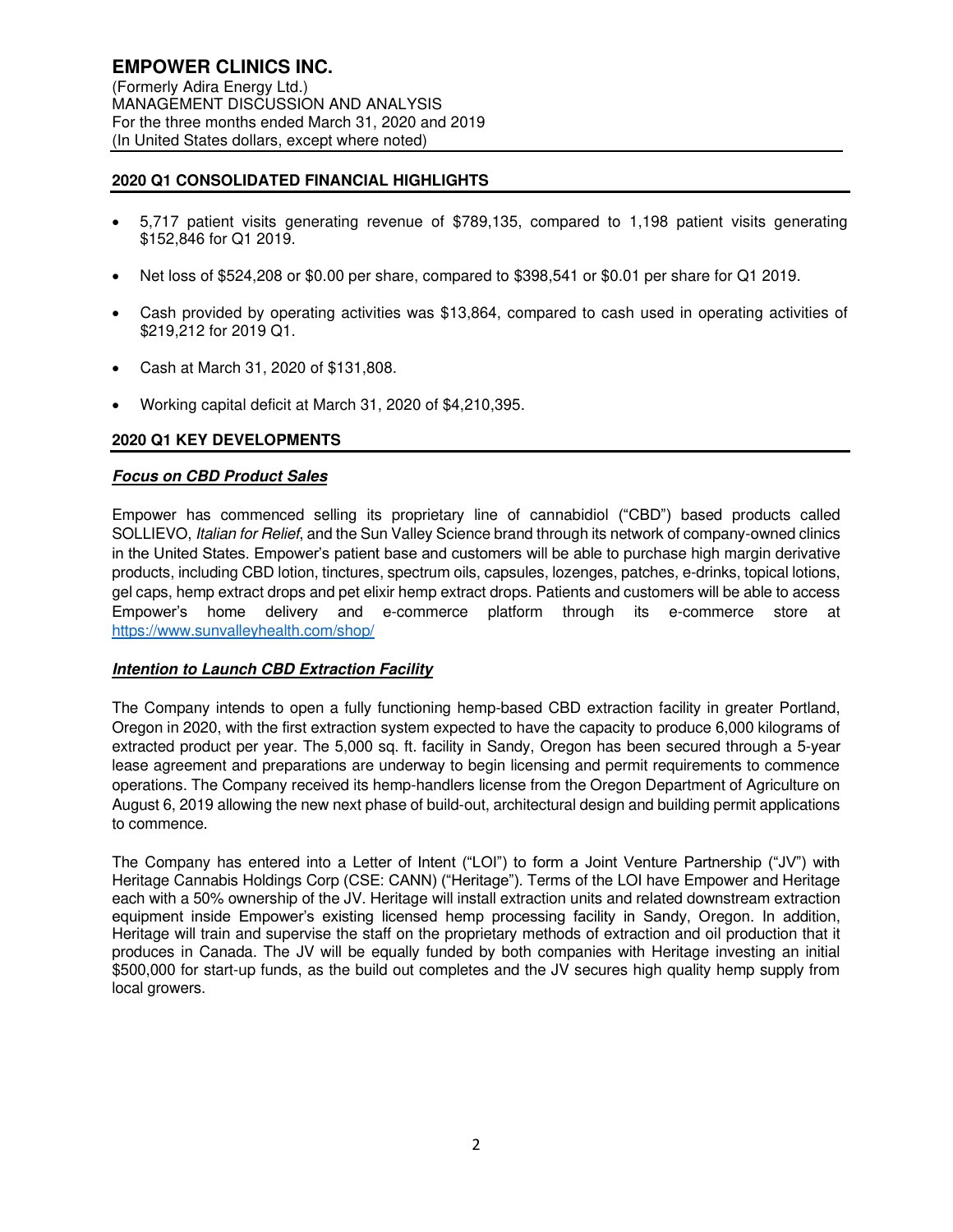# **EMPOWER CLINICS INC.**

(Formerly Adira Energy Ltd.) MANAGEMENT DISCUSSION AND ANALYSIS For the three months ended March 31, 2020 and 2019 (In United States dollars, except where noted)

Once operational, the JV will begin producing proprietary branded products for Empower's corporately owned physician staffed health clinics in Washington State, Oregon, and Arizona. These clinics include Sun Valley Certification Clinics Holdings LLC ("Sun Valley"), a subsidiary of Empower, which has direct marketing access to over 165,000 patients and growing as Sun Valley expands its franchised network nationwide. The JV intends to promote and potentially produce products and formulations as a result of partnerships that Heritage brings. We intend to manufacture the propriety Sollievo branded products and any new formulations the Company creates in the Sandy, Oregon facility.

# **Acquisition of Sun Valley Clinics**

Empower completed the acquisition of the business of Sun Valley in 2019, including its interests in certain affiliates, by way of a share acquisition. Sun Valley operates a network of professional medical cannabis and pain management practices, with five clinics in Arizona, one clinic in Las Vegas, (noting that the Nevada clinic was closed shortly after the acquisition) a tele-medicine platform serving California, and a fully developed franchise business model for the domestic and international medical cannabis industry.

The current Sun Valley clinic locations are:

- 4218 W Dunlap Ave, Phoenix, AZ
- 4015 E Bell Rd #130, Phoenix, AZ
- 12801 W Bell Rd #145, Surprise, AZ
- 2011 E University Dr, Mesa, AZ
- 7074 E Speedway Blvd, Tucson, AZ

The Company is consolidating its clinic operations under one consistent brand by merging the existing clinic operations of Sun Valley in Arizona and Nevada with the existing physical and mobile clinic operations of Empower Clinics in Washington State and Oregon State under the brand of Sun Valley Health with the website www.sunvalleyhealth.com.

# **Franchise Program**

As part of the Sun Valley acquisition, the Company is launching a nationwide Sun Valley Health franchise model allowing for easy and fast nationwide scalability that will increase the distribution of Sollievo and Sun Valley CBD products, to access many more patients and consumers in new and developing markets for the Company. Franchisees will retain rights to specific territories to open and operate Sun Valley Health clinics and sell CBD products in clinics and to local sales regions. Empower receives upfront franchise fees, ongoing clinic royalties, product royalties and ownership of patient database information.

During 2019, the Company launched the nationwide Sun Valley Health franchise program and has received numerous franchise applications and has sent out preliminary Franchise Disclosure Documents (FDD) to perspective franchise applicants. During Q1 2020, the Company sold its first franchise agreement whereby the franchisee will pay an upfront franchise fee to the Company, an ongoing monthly royalty based on revenue, a variable monthly technology and marketing support fee, and are required to purchase Sun Valley Health CBD product lines for their clinic location. The new franchise is currently going through setup and training.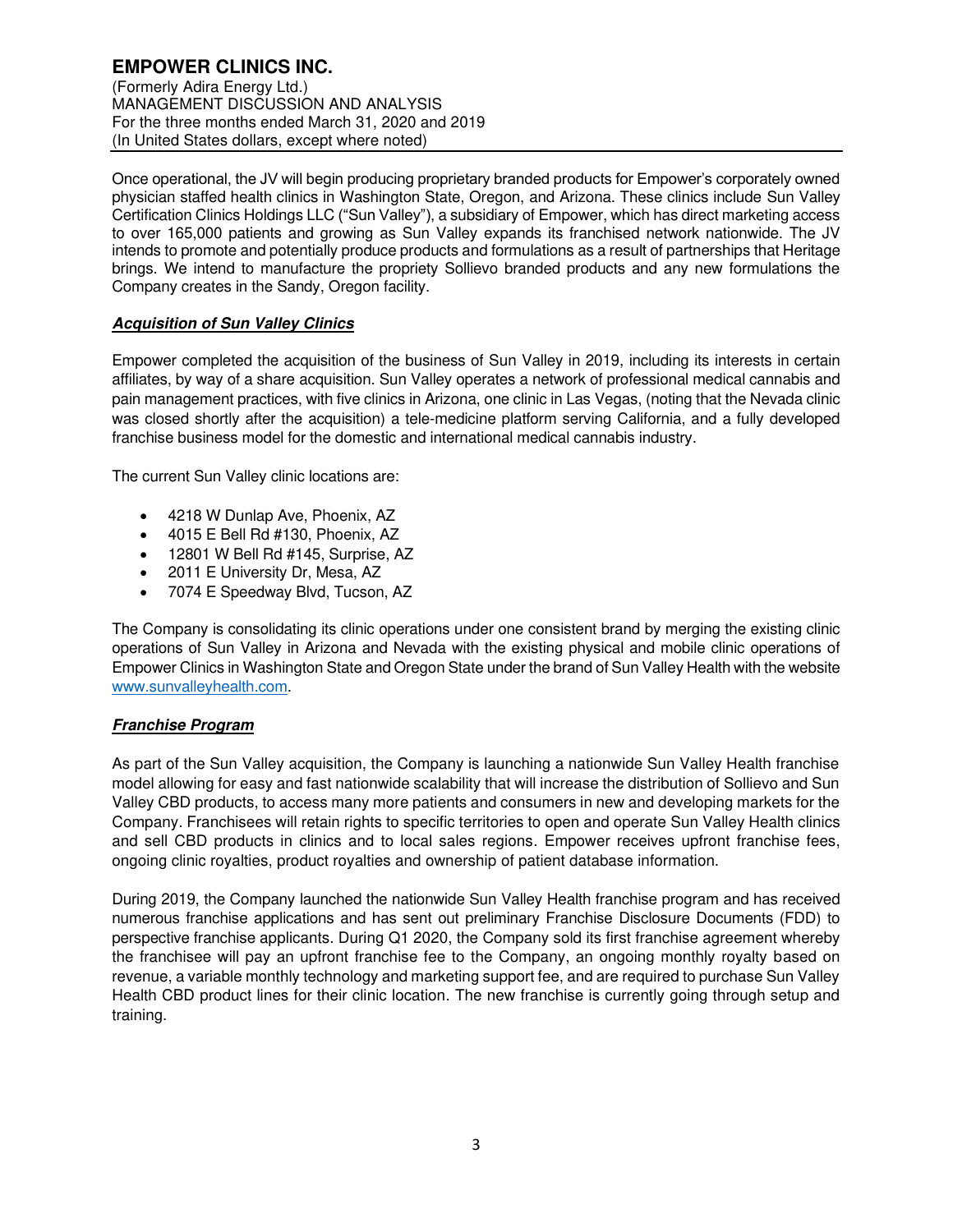# **CBD Market Demand**

The passing in the United States of the US\$867 billion Agriculture Improvement Act (the "Farm Bill") has legalized hemp and hemp-based products. Recent reports and studies from the Brightfield Group indicate the approval of the Farm Bill could create a US\$23.7 billion industry by 2023.

# **Increased Patient Access**

With a rapidly expanding company-owned clinic network and significant expansion opportunity with the successful acquisition of Sun Valley Clinics and the roll-out of the Sun Valley franchise model, Empower anticipates it will grow its total patient list substantially in the years ahead. The objective is to utilize the current 165,000 patients and data associated with their consultations with our physicians, to potentially begin to determine measurable and quantifiable data on medical cannabis treatment option efficacy.

# **Market Leading Technology**

Empower utilizes a market-leading patient electronic management and POS system that is HIPAA compliant and provides insight to patient care. The Company supports remote patients using its tele-medicine portal, enabling patients who are unable to come to a location to benefit from a doctor consultation.

### **RECENT DEVELOPMENTS**

# **COVID-19 Testing**

In April 2020, the Company launched its COVID-19 antibody testing pilot program starting in Phoenix, AZ and is based on a four-phase rollout plan as below. In May 2020, the Company proceeded into Phase Three which began a new revenue stream for the company.

Phase One Testing began in clinics in Arizona, utilizing a patient blood draw by clinic phlebotomists, samples of which are sent to our laboratory test partner for analysis, with test results expected within 48 hours. This program is active and appointment rates are expanding rapidly.

Phase Two Offering consists of a Rapid COVID-19 antibody test with results in 1-15 minutes. The service will be offered in-clinics using a drive-up service, conducted by Company clinic staff. In addition, an outbound door-step service, to support a variety of consumer, patient and community needs will be offered using certified mobile technicians. The online portal is open to book appointments.

Phase Three Business Employee Testing programs, consists of offering Rapid COVID-19 testing to businesses on a one-time basis, repeat basis and/or subscription basis, to assist businesses to get back to work safely.

Phase Four U.S. nationwide roll-out, offering all phases of Company services, that can be accessed online at Company websites and call centers, to purchase Rapid COVID-19 test kits. The Company anticipates Phase Four services to potentially commence in Q3 2020.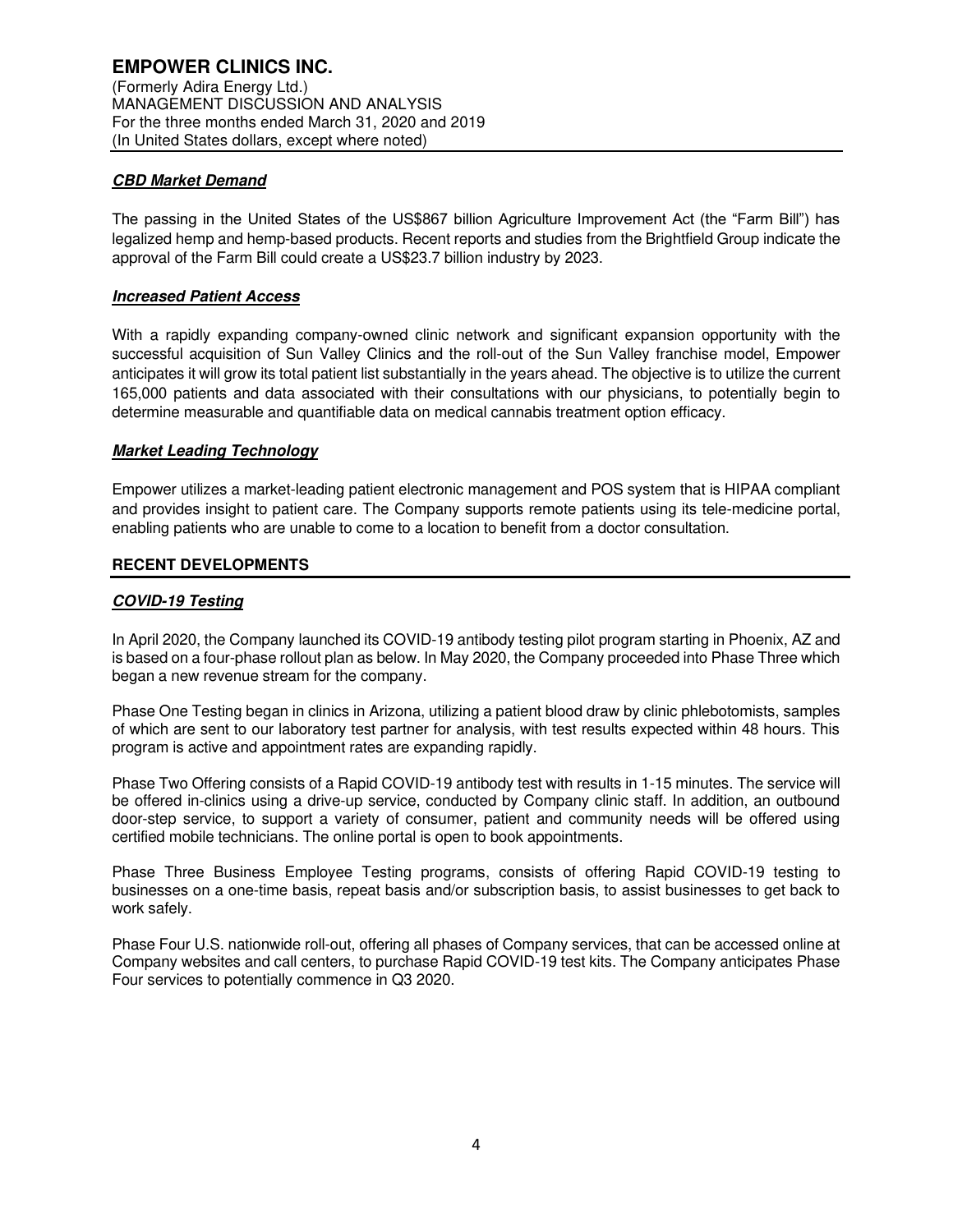# **Acquisition of Dosed Movie**

In May 2020, the Company entered into a term sheet to acquire an interest in the global royalty rights of Dosed Movie, launched Dosed Wellness, a psychedelics brand, launched new dedicated website www.dosedwellness.com and added new team members dedicated to the new brand. Under the terms of the agreement, the Company intends to issue C\$75,000.00 of common shares of the Company plus an aggregate payment of C\$25,000.00 to the Vendors at the Closing. Further, the principals of Golden, Tyler Chandler and Nicholas Meyers will be offered consulting contracts to join the management team of Dosed Wellness Ltd.

# **Subsequent Share, Warrant and Share Option Transactions**

On April 7, 2020, pursuant to the conversion of convertible debentures with a face value of \$268,554 (C\$367,500) and accrued interest of \$16,113 (C\$22,050), the Company issued 3,541,366 units. Each unit is comprised of one common share and one common share purchase warrant. Each warrant entitles the holder to acquire one common share at a price of \$0.07 (C\$0.10) for a period of two years following the closing date of the conversion.

On April 8, 2020, pursuant to the conversion of convertible debentures with a face value of \$147,691 (C\$207,270) and accrued interest of \$8,254 (C\$11,584), the Company issued 1,989,588 units. Each unit is comprised of one common share and one common share purchase warrant. Each warrant entitles the holder to acquire one common share at a price of \$0.07 (C\$0.10) for a period of two years following the closing date of the conversion.

On April 16, 2020, pursuant to a private placement financing, the Company issued 16,325,000 units at a price of \$0.03 (C\$0.04) per unit for gross proceeds of \$462,399 (C\$653,000). Each unit consists of one common share and one common share purchase warrant. Each warrant entitles the holder to acquire one common share at a price of \$0.07 (C\$0.10) per share for a period of two years following the closing date of the financing.

On April 23, 2020, a total of 11,642,185 warrants with an exercise price of \$0.30 (C\$0.39) expired.

On May 7, 2020, pursuant to the conversion of convertible debentures with a face value of \$178,380 (C\$250,000) and accrued interest of \$20,600 (C\$28,871), the Company issued 3,064,515 common shares and 3,064,515 common share purchase warrants. Each warrant entitles the holder to acquire one common share at a price of \$0.09 (C\$0.12) for a period of one year following the closing date of the conversion.

On May 7, 2020, the Company issued 347,142 common shares for \$0.06 (C\$0.085) per common share for total fair value consideration of \$21,054 (C\$29,507) as settlement of amounts payable for legal services.

On May 20, 2020, the Company issued 844,444 common shares. The issuance settled the obligation to issue 150,000 common shares of the Company. In addition, the Company issued 694,444 common shares to settle the administrative charge of \$18,876 (C\$25,000).

On July 16, 2020, pursuant to a private placement financing, the Company issued 14,417,334 units for \$0.04 (C\$0.05) per unit for gross proceeds of \$532,279 (C\$720,866). Each unit is comprised of one common share and one common share purchase warrant. Each warrant entitles the holder to acquire one common share at a price of \$0.09 (C\$0.12) per share for a period of twenty-four months following the closing date of the financing.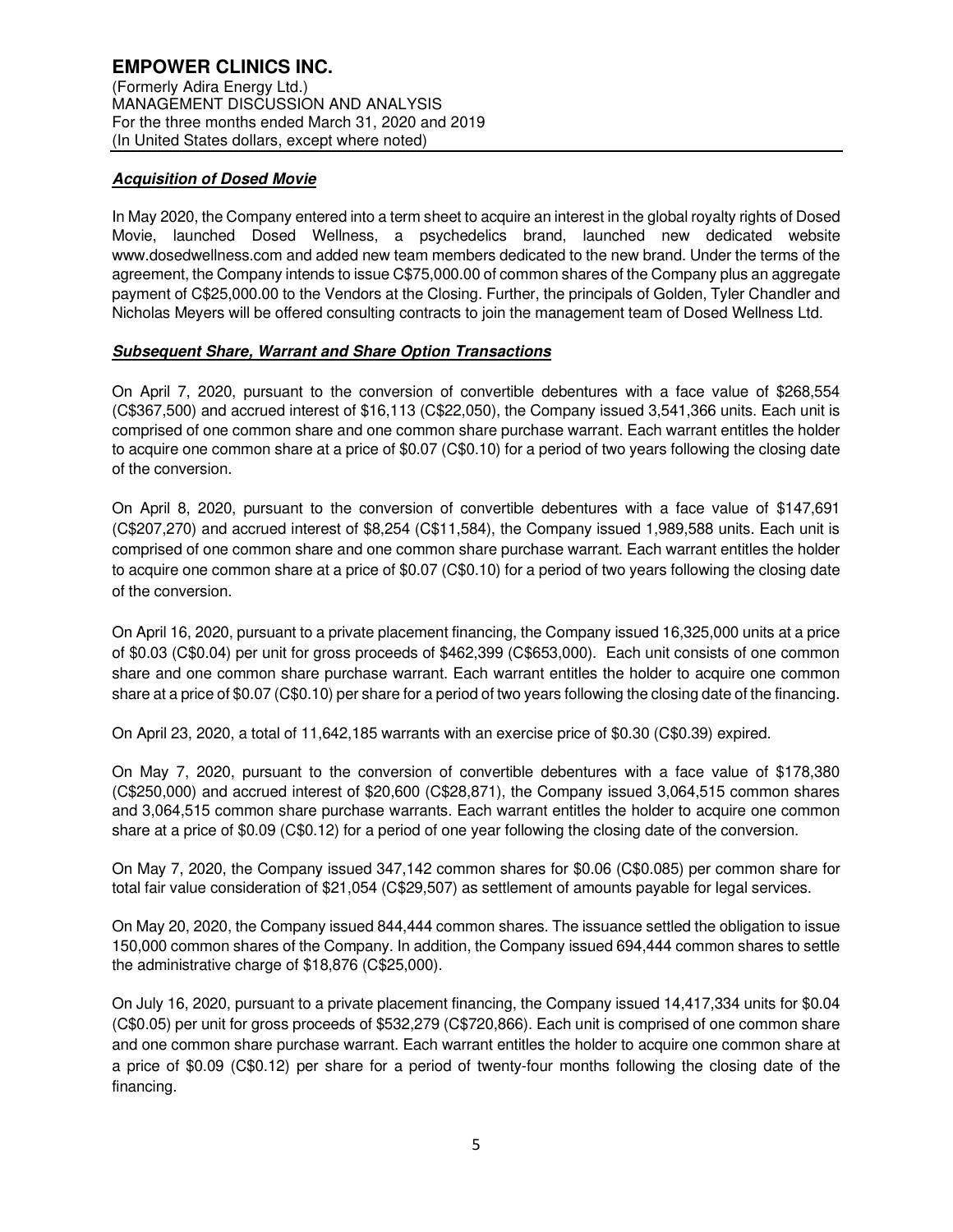## **OVERVIEW OF THE BUSINESS**

The Company is a federally incorporated Canadian company which operates a growing network of physician-staffed medical certification clinics with a primary focus on enabling patients to improve and protect their health.

The new Empower Clinics is a growth focused, vertically integrated CBD Life Sciences company committed to improving patients' lives with products, technology and health systems, through a network of medical clinics across the US.

It is expected that Empower's proprietary product line "Sollievo" will offer patients a variety of delivery methods of doctor recommended cannabidiol ("CBD") based products in its clinics, online and at major retailers. With over 165,000 patients in its database, an expanding clinic footprint, a focus on new technologies, including tele-medicine, and an expanded product development strategy, Empower is undertaking new growth initiatives to be positioned as a vertically integrated, diverse, market-leading service provider for complex patient requirements in 2020 and beyond.

The Company currently operates six physical clinic locations in the states of Oregon and Arizona, and in January 2020, sold its first franchise location in the state of Oklahoma which is currently in the process of setup and training. In addition, the Company operates a tele-medicine platform supporting virtual doctor consultation in each of its clinic markets and for Washington State.

As part of the Sun Valley acquisition, the Company is launching a franchise model allowing for easy and fast nationwide scalability that will increase the distribution of Sollievo and Sun Valley CBD products, to access many more patients and consumers in new and developing markets for the Company. Franchisees will retain rights to specific territories to open and operate Sun Valley Health clinics and sell CBD products in clinics and to local sales regions. Empower receives upfront franchise fees, ongoing clinic royalties, product royalties and ownership of patient database information.

Empower has multiple distribution strategies for our branded Sollievo CBD products that target chronic pain, insomnia, digestion, anxiety, sleep disorders and more. The Company owns the proprietary formulations for these products based on feedback from scientists and patients, and the Company intends to invest in developing these formulations to become a market leading hemp-derived CBD based product distributor. Distribution of products will naturally fit into the Company's clinic strategy with the development of retail-like kiosks in clinics and as a standard feature in franchises nationwide. E-commerce is an important distribution channel going forward providing patients and general consumers the opportunity to access and purchase Company products. Sollievo products include lotions and balms, tinctures and gel caps, all at various phases of R&D and production.

The Company operates software platform to manage patients through the medical certification process that is a HIPAA compliant Electronic Health Record system and patient management portal. It provides improved management of patients while improving the ability of our doctors, admins and staff to treat and serve patients needs. The tele-medicine platform allows patients to register and select an appointment time to conduct a private consultation with one of the physicians remotely through a secure video link, thereby extending the reach of our clinic operations beyond the physical clinic locations. We believe going forward, greater demand for professional consultations will evolve the service offering for Company owned clinics and for franchisees throughout our network.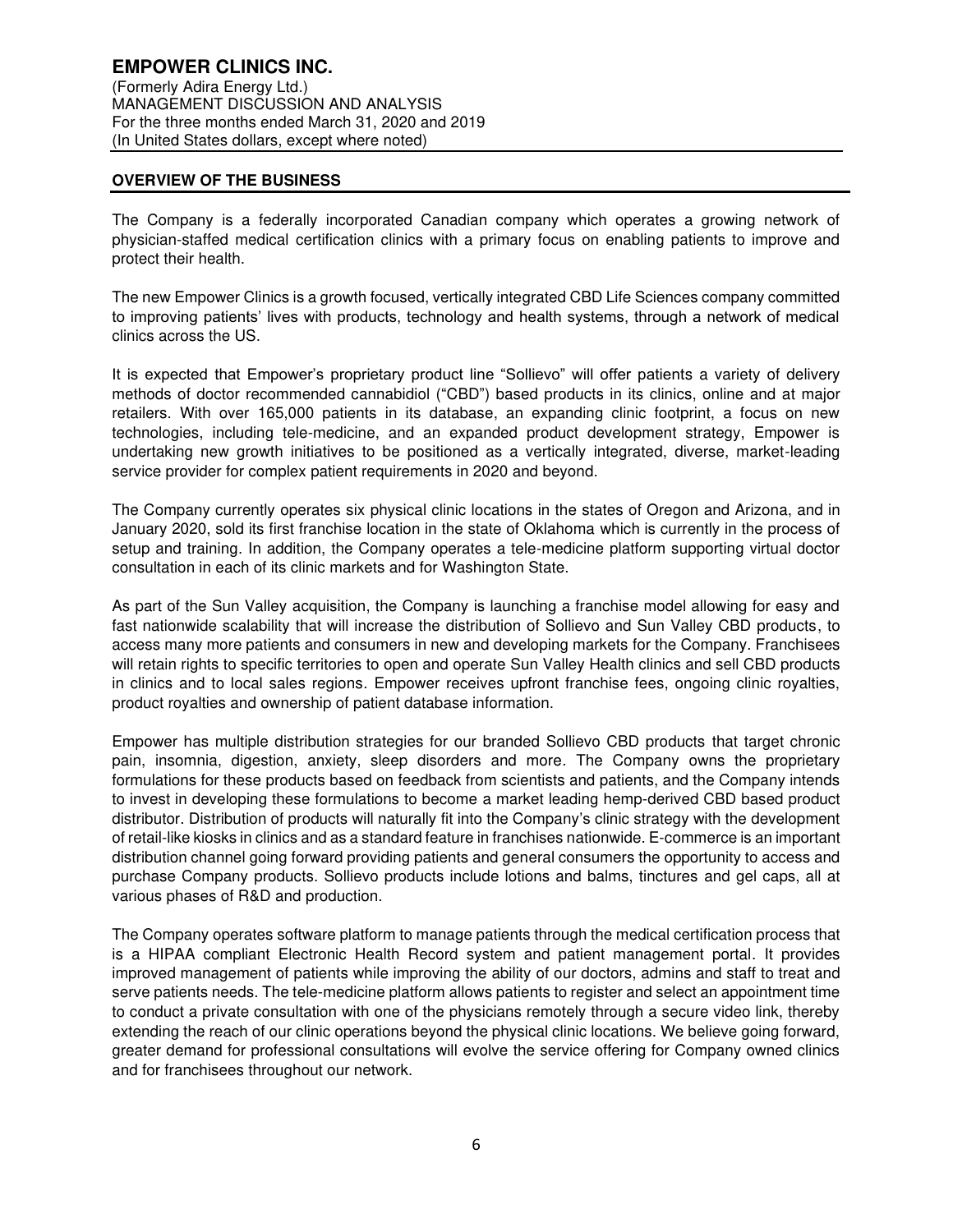E-commerce platforms for Sollievo and Sun Valley CBD product lines present a developing opportunity for the Company and our network of future franchise partners. The passing in the United States of the US\$867 billion Agriculture Improvement Act has legalized hemp and hemp-based products. This has created an opportunity for the production and sale of a variety of CBD-based products that can provide genuine help and effective relief to millions of people suffering from a variety of qualifying conditions. Online distribution channels supported by strong social media presence, influencer strategies and the ability to reach a widearray of consumers, will provide the Company new growth opportunities with greater overall brand awareness.

Empower secured its first CBD extraction facility in greater Portland, Oregon taking possession June 1, 2019 and plans to commence the build-out of a new 5,000 square foot leased building to contain the first operating extraction systems capable of producing up to 20kg per day of high quality spectrum oil, isolate and/or distillate. The facility is strategically located in the agricultural plains of Mt. Hood, Oregon with over 200 licenced hemp farms in the neighbouring counties. Over time, the facility has the potential to be scaled to add multiple extraction, post-production and product manufacturing systems.

# **OUTLOOK**

The Company will continue to be active and opportunistic with respect to mergers and acquisitions opportunities, with the goal of advancing its business plan and to increase shareholder value where possible. Additionally, the Company may seek to acquire third party channel partners to increase its patient base, margin per patient, and to increase shareholder value through the accretion of these operations and/or assets.

The Company is in active discussions to secure hemp bio-mass supply agreements from licensed producers in Oregon and Arizona with the objectives of locking in raw material supply agreements to support the new extraction facilities.

The Company is in active discussions with various product brands, brokers and retail sales outlets to secure short and long term sales contracts to support the revenue growth objectives for our hemp-derived CBD extract and CBD based products.

Currently, the market for both clinics and CBD based products in the United States remains highly fragmented with very few nationwide competitors. The Company seeks to take advantage of this by using its capital-light expenditure model to open franchised clinics, to create highly valuable patient relationships in new markets, further develop a wide-array of CBD formulations and product lines for nationwide distribution and own and operate hemp-derived CBD extraction facilities with the first location secured in Sandy, Oregon strategically located in the S.W. region of Portland, Oregon surrounded by over 200 hemp farms.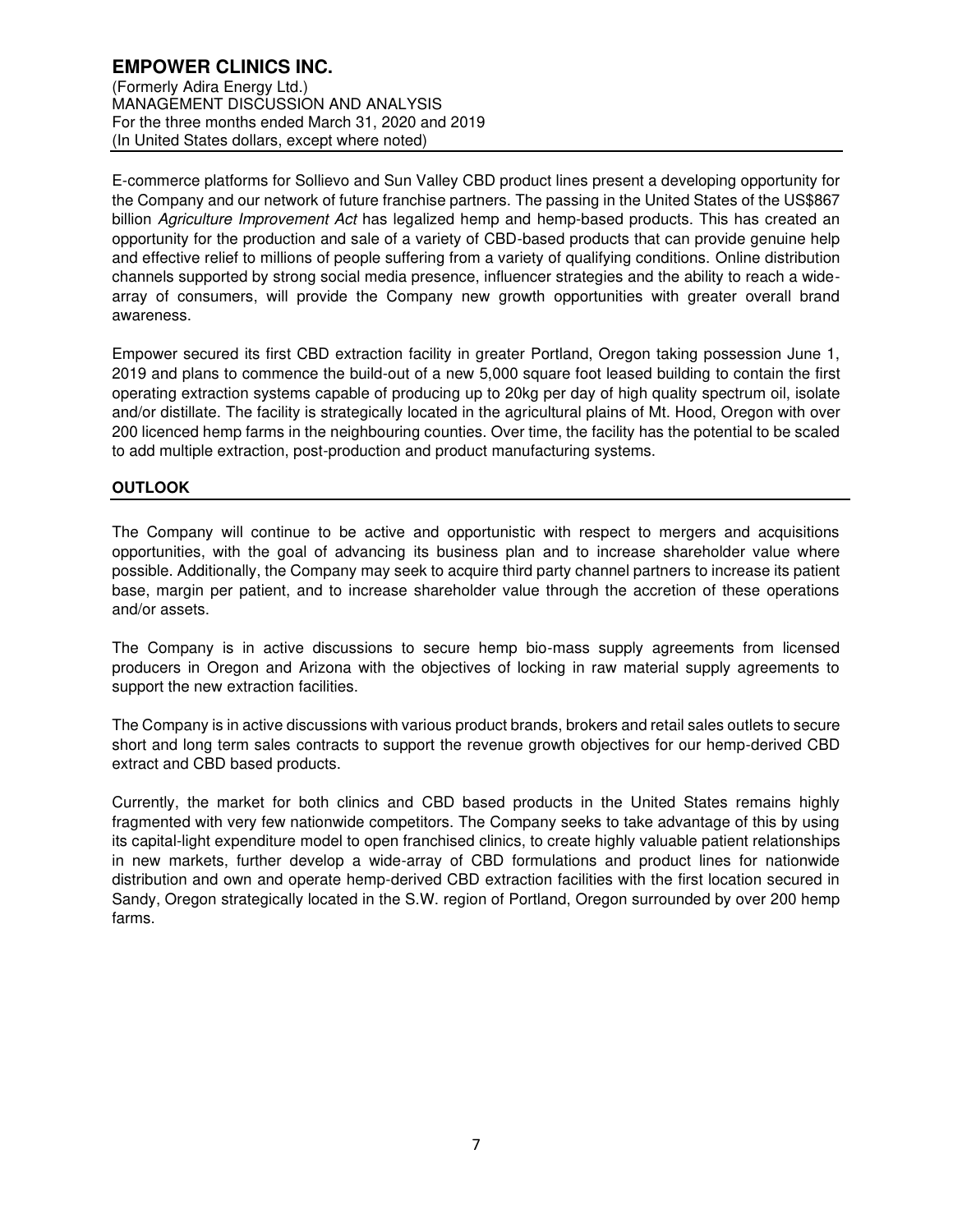# **REVIEW OF QUARTERLY AND ANNUAL RESULTS**

| .<br><u>P.o.</u>      |                |         | ----   |          |        |       |        |                |            |            |
|-----------------------|----------------|---------|--------|----------|--------|-------|--------|----------------|------------|------------|
|                       | Q <sub>1</sub> | Q4      | Q3     | Q2       | Q1     | Q4    | Q3     | Q <sub>2</sub> | <b>YTD</b> | <b>YTD</b> |
|                       | 2020           | 2019    | 2019   | 2019     | 2019   | 2018  | 2018   | 2018           | 2020       | 2019       |
| <b>FINANCIAL</b>      |                |         |        |          |        |       |        |                |            |            |
| <b>RESULTS:</b>       |                |         |        |          |        |       |        |                |            |            |
| Net revenues          | 789            | 625     | 663    | 591      | 153    | 197   | 280    | 312            | 789        | 153        |
| Income (loss)         | (524)          | (1.942) | (505)  | (1, 457) | (399)  | 1.343 | (379)  | (3,915)        | (524)      | (399)      |
| Income (loss)         |                |         |        |          |        |       |        |                |            |            |
| per share:            |                |         |        |          |        |       |        |                |            |            |
| - Basic               | (0.00)         | (0.02)  | (0.00) | (0.01)   | (0.01) | 0.01  | (0.00) | (0.06)         | (0.00)     | (0.01)     |
| - Diluted             | (0.00)         | (0.02)  | (0.00) | (0.01)   | (0.01) | 0.01  | (0.00) | (0.06)         | (0.00)     | (0.01)     |
| Cash dividends        |                |         |        |          |        |       |        |                |            |            |
| declared              | -              | ۰       |        |          |        | -     |        | -              |            |            |
| Total assets          | 1,392          | 1,556   | 4,943  | 5,760    | 2,417  | 514   | 1,546  | 1,038          | 1,392      | 2,417      |
|                       |                |         |        |          |        |       |        |                |            |            |
| <b>OPERATING</b>      |                |         |        |          |        |       |        |                |            |            |
| <b>RESULTS:</b>       |                |         |        |          |        |       |        |                |            |            |
| <b>Patient visits</b> | 5,717          | 4,616   | 5,807  | 4,299    | 1,198  | 1,314 | .864   | 2,187          | 5,717      | 1,198      |

Amounts presented in thousands except per share amounts:

The Company has a limited operating history, which can make it difficult for investors to evaluate the Company's operations. As a result, the prior periods shown in the above table are not necessarily comparable and should not be relied upon as an indication of future performance.

The Company is expected to remain subject to many of the risks common to early-stage enterprises for the foreseeable future, including challenges related to laws, regulations, licensing, integrating and retaining qualified employees; making effective use of limited resources; achieving market acceptance of existing and future solutions; competing against companies with greater financial and technical resources; acquiring and retaining customers; and developing new solutions.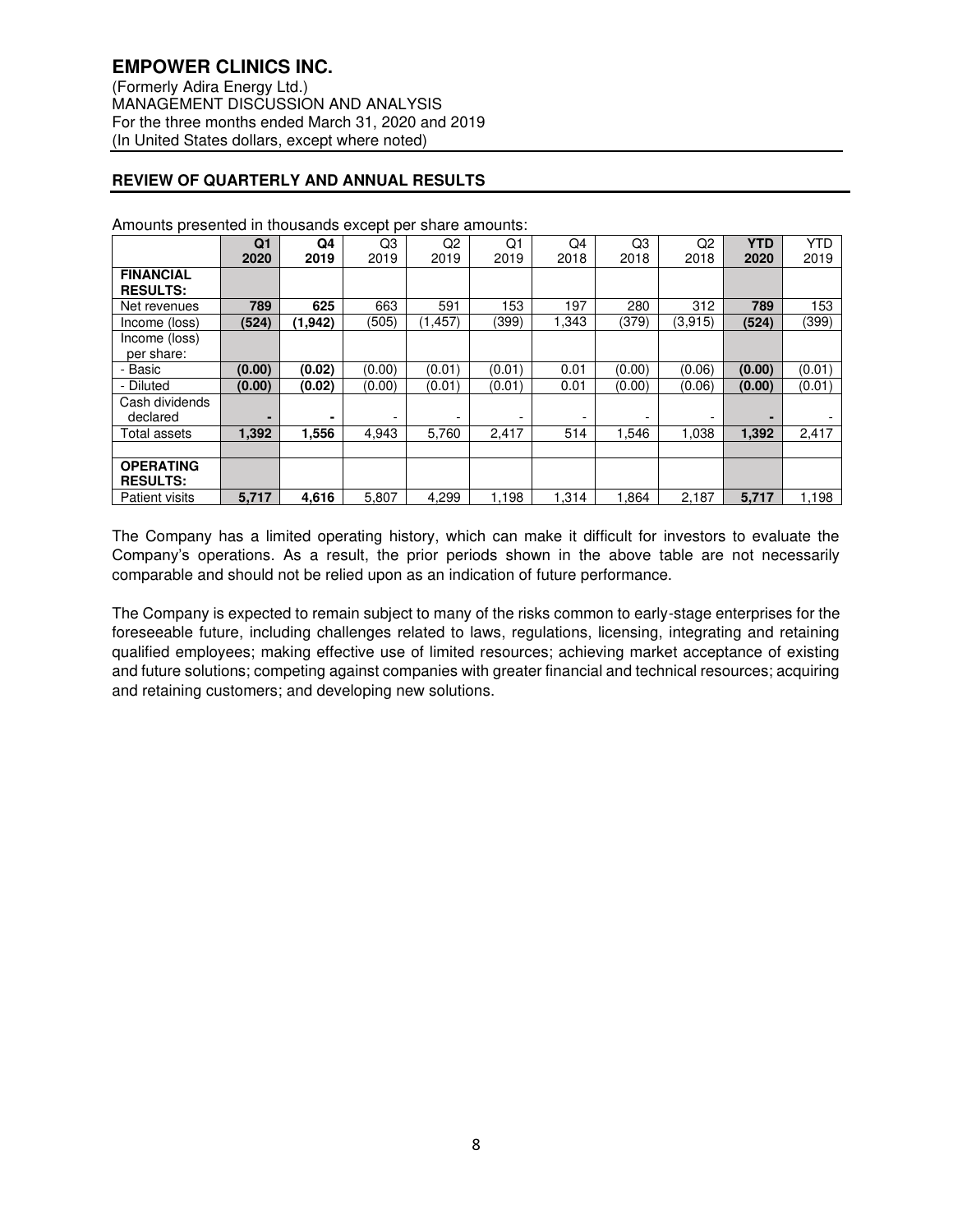(Formerly Adira Energy Ltd.) MANAGEMENT DISCUSSION AND ANALYSIS For the three months ended March 31, 2020 and 2019 (In United States dollars, except where noted)

# **Review of Consolidated Financial Information for Q1 2020 compared to Q1 2019**

|                                                           | Q1 2020         | Q1 2019       |
|-----------------------------------------------------------|-----------------|---------------|
|                                                           |                 |               |
| Clinic revenues                                           | \$<br>767,803   | \$<br>152,846 |
| Product revenues                                          | 21,332          |               |
|                                                           | 789,135         | 152,846       |
|                                                           |                 |               |
| Direct clinic expenses                                    | 256,422         | 39,413        |
| Cost of goods sold (changes in finished goods inventory)  | 11,978          |               |
|                                                           |                 |               |
| Earnings from clinic operations                           | 520,735         | 113,433       |
|                                                           |                 |               |
| Operating expenses                                        | 581,622         | 218,627       |
| Legal and professional fees                               | 139,213         | 113,011       |
| Depreciation and amortization expense                     | 90,425          | 46,143        |
| Share-based payments expense                              | 27,306          | 14,960        |
|                                                           |                 |               |
| Loss from operations                                      | (317, 831)      | (279, 308)    |
| Accretion expense                                         | 284,051         | 29,914        |
| Interest expense                                          | 60,394          | 33,372        |
| Interest income                                           | (1,835)         | (1,618)       |
| Gain on debt settlement of accounts payable               | (18, 261)       |               |
|                                                           |                 | 190           |
| (Gain) loss on change in fair value of warrant liability  | (37, 247)       |               |
| (Gain) loss on change in fair value of conversion feature | (2,795)         | 33,362        |
| Other (income) expense, net                               | (77,930)        | 24,013        |
| Net (loss) income and comprehensive (loss) income         |                 |               |
| for the period                                            | \$<br>(524,208) | (398, 541)    |

### Clinic revenues

Clinics revenues were \$767,803 compared to \$152,846 during Q1 2019 as the Company received 5,717 patients spending on average approximately \$109, compared to 1,198 patients spending on average approximately \$128 during Q1 2019. The Company receives revenue streams from patient visits to existing clinics throughout the network. The increase in clinic revenues and patient count is primarily due to the addition of the Sun Valley clinics, beginning May 1, 2019.

# Product revenues

Product revenues were \$21,332 compared to \$nil during Q1 2019 as the Company has expanded into CBD product sales and the sale of premium wellness products. The Company expects to expand its revenue streams as the Company patient base grows, as branded CBD products are further rolled out and, the CBD extraction and product production facility becomes fully operational.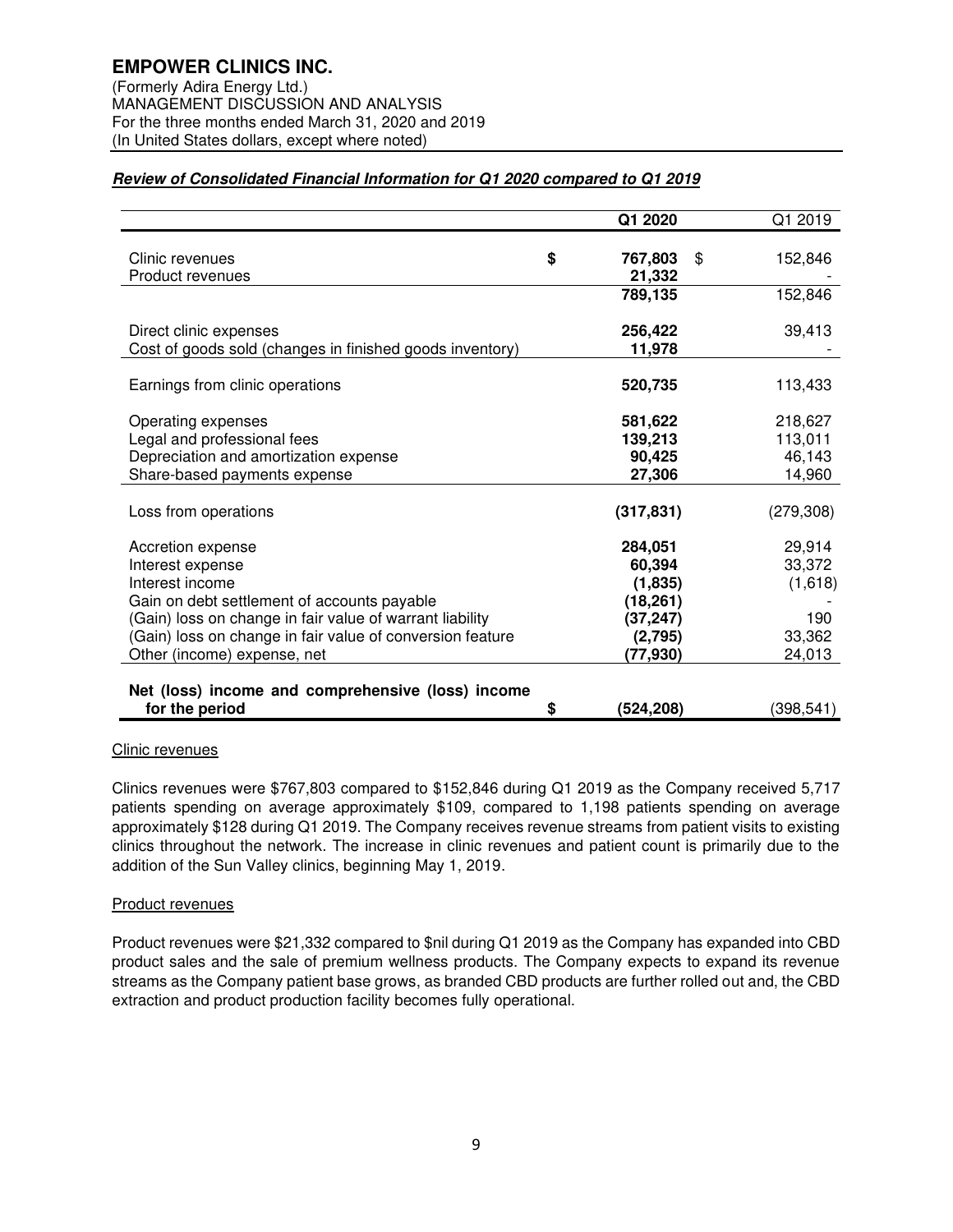### Direct clinic expenses

Direct clinic expenses were \$256,422, compared to \$39,413 during Q1 2019. These costs represent physician and clinic support staff expenses that are required to operate the clinics and provide patient consulting services. These expenses increased due to the increase in revenues and a reclassification of physician costs from operating expenses. The Company continues to monitor and improve its operational controls to align labor cost with direct patient consultations. The Company employs a diverse mix of physicians and practitioners.

### Cost of goods sold

Cost of goods sold (comprising changes in finished goods inventory) was \$11,978, compared to \$nil during Q1 2019 as the Company has expanded into CBD product sales and the sale of premium wellness products.

#### Operating expenses

Operating expenses were \$581,622, which increased from Q1 2019 of \$218,627. The increase is primarily related to:

- Operating costs related to Sun Valley which was acquired on May 1, 2019.
- Compensation expense of \$43,301 in non-cash share-based payments to the CEO as compared to \$nil to the former CEO during Q1 2019.

#### Legal and professional fees

Legal and professional fees were \$139,213, compared to \$113,011 during Q1 2019. The increase is primarily related to financial advisory services.

#### Depreciation and amortization expense

Depreciation and amortization expense was \$90,425, compared to \$46,143 during Q1 2019. The balance increased due to the addition of the Sun Valley on May 1, 2019.

#### Share-based payments

Share-based payments expense was \$27,306, compared to \$14,960 during Q1 2019. The share-based payments expense is the fair value of share options recognized as an expense during the period based on the fair valued determined by the Black-Scholes option pricing model valuation.

#### Accretion expense

Accretion expense was \$284,051, compared to \$29,914 during Q1 2019, in connection with the Company's convertible debentures and convertible notes payable. Using the effective interest rate method, the accretion is lower at issuance and increases as maturity approaches.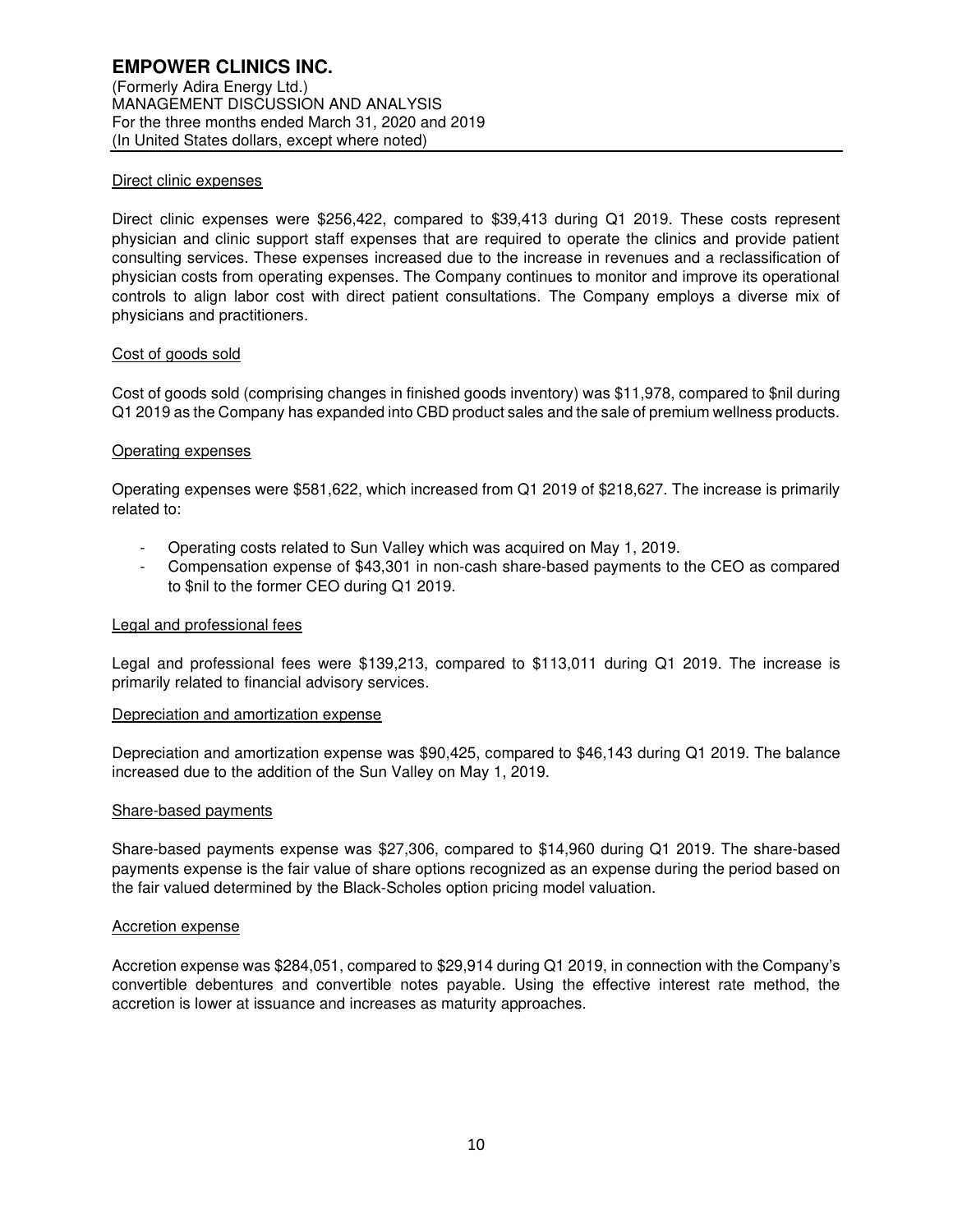### Interest expense

Interest expense increased to \$60,394, compared to \$33,372 during Q1 2019, owing to the issuance of convertible debentures during April and May 2019 and convertible notes payable in October and December 2019.

#### Interest income

Interest income increased to \$1,835, compared to \$1,618 during Q1 2019, owing to the promissory note receivable.

### Gain on debt settlement or accounts payable

The Company recorded a gain on debt settlement of \$18,261, compared to \$nil during Q1 2019, owing to the settlement of accounts payable through the issuance of 4,800,000 common shares of the Company. The fair value of the common share, determined as the share price on the date of agreement to settle, was less than the carrying value of the accounts payable of \$182,608 (C\$240,000) and thus the Company recorded a gain on debt settlement.

## Gain loss on change in fair value of warrant liability

The Company recorded a gain on the change in the fair value of the warrant liability of \$37,247 compared to \$a loss on the change in the fair value of the warrant liability during Q1 2019.The share purchase warrants are required to be revalued at every quarter end and the gain resulted from the decrease in the Company's share price during Q1 2020, which is a variable in determining the fair value of the warrant liability per the Black-Scholes valuation model.

### Gain on change in fair value of conversion feature

The Company recorded a gain on the change in the fair value of the conversion feature of \$2,795, compared to a loss on the change in the fair value of the conversion feature of \$33,362 during Q1 2019. The conversion feature is required to be revalued at every quarter end and the gain resulted from the decrease in the Company's share price during Q1 2020, which is a variable in determining the fair value of the conversion feature.

#### Other expense, net

The Company recorded other income of \$77,930, compared to other expense of \$24,013 during Q1 2019. The amount relates primarily to foreign exchange gains due to the increase in the US dollar relative to the Canadian dollar during Q1 2020.

### **LIQUIDITY, CASH FLOWS AND CAPITAL RESOURCES**

### **Liquidity**

Liquidity risk is the risk that the Company will encounter difficulties in meeting obligations associated with its financial liabilities and other contractual obligations. The Company's strategy for managing liquidity is based on achieving positive cash flows from operations to internally fund operating and capital requirements.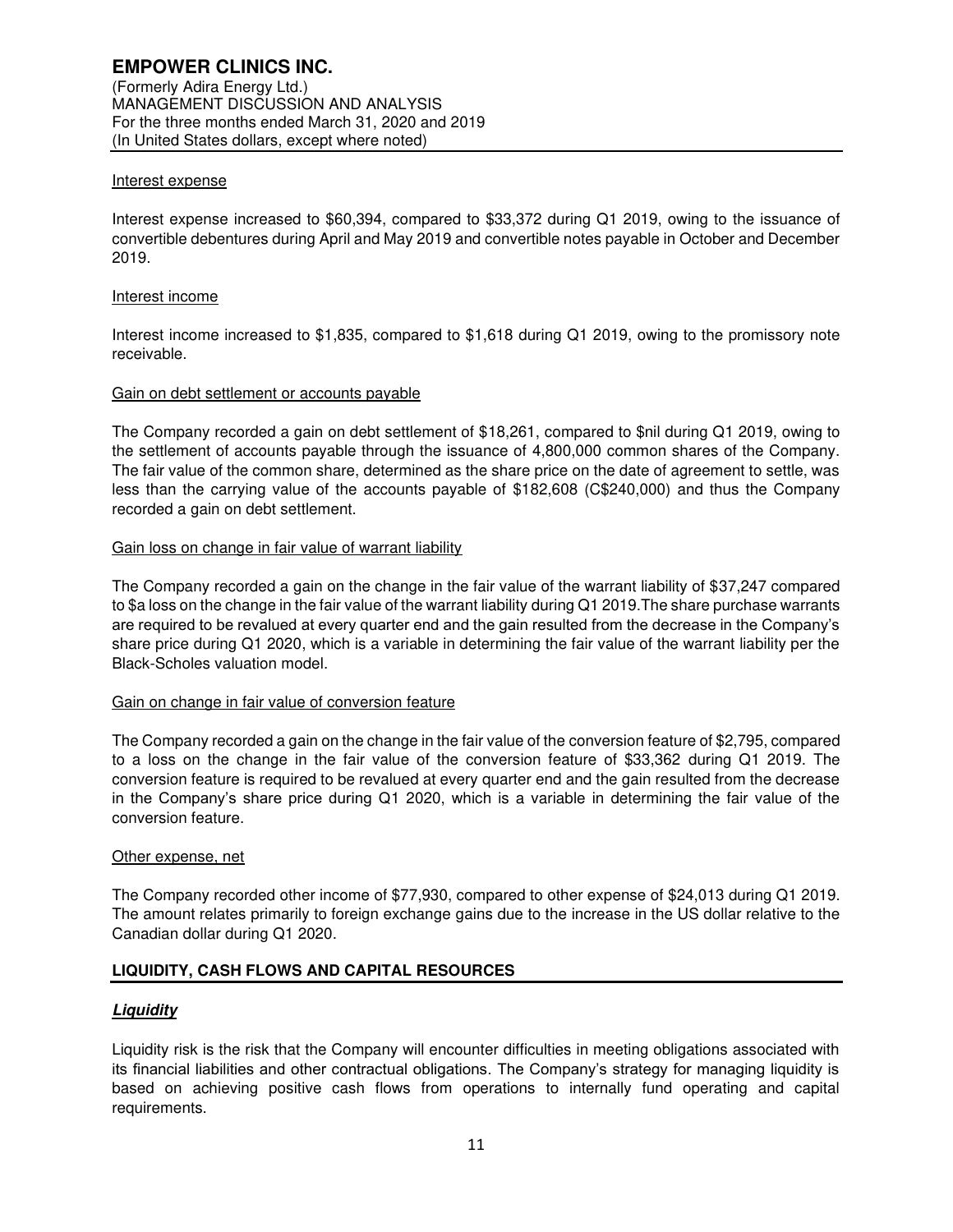## **EMPOWER CLINICS INC.**  (Formerly Adira Energy Ltd.) MANAGEMENT DISCUSSION AND ANALYSIS For the three months ended March 31, 2020 and 2019 (In United States dollars, except where noted)

Factors that may affect the Company's liquidity are continuously monitored. These factors include the number of patient visits, average patient spend per visit, operating costs, capital costs, income tax refunds, foreign currency fluctuations, seasonality, market immaturity and a highly fluid environment related to state and federal law passage and regulations.

In the event that the Company is adversely affected by any of these factors and, as a result, the operating cash flows are not sufficient to meet the Company's working capital requirements there is no guarantee that the Company would be able to raise additional capital on acceptable terms to fund a potential cash shortfall. Consequently, the Company is subject to liquidity risk.

The Company will need to procure additional financing in order to fund its ongoing operation. The Company intends to obtain such financing through equity financing, and there can be no assurance that the Company can raise the required capital it needs to build and expand as expected, nor that the capital markets will fund the business of the Company. Without this additional financing, the Company may be unable to achieve positive cash flow and earnings as quickly as anticipated, these uncertainties cast a significant doubt about the Company's ability to continue as a going concern.

Subsequent to quarter end, the Company issued 30,742,334 units for gross proceeds of \$994,678 (C\$1,373,866).

|                                          | March 31, 2020    | December 31, 2019   |
|------------------------------------------|-------------------|---------------------|
|                                          |                   |                     |
| Cash                                     | \$<br>131,808     | 179,153<br>\$       |
| Accounts receivable                      | 4,974             | 24,482              |
| Prepaid expenses                         | 30,753            | 38,382              |
| Inventory                                | 21,455            | 21,848              |
| Promissory note receivable               | 124,408           |                     |
| <b>Total Current Assets</b>              | 313,398           | 263,865             |
|                                          |                   |                     |
| Accounts payable and accrued liabilities | 1,729,938         | 1,874,990           |
| Notes Payable                            | 978,106           | 969,891             |
| Convertible debentures payable           | 651,471           | 427,320             |
| Conversion feature                       |                   | 2,795               |
| Convertible notes payable                | 177,309           | 192,717             |
| Secured loan payable                     | 773,162           | 761,711             |
| Lease liability                          | 213,807           | 219,800             |
| <b>Total Current Liabilities</b>         | 4,523,793         | 4,449,224           |
| <b>Working Capital</b>                   | \$<br>(4,210,395) | (4, 185, 359)<br>\$ |

At March 31 2020, the Company had a working capital deficit of \$4,210,395, as follows: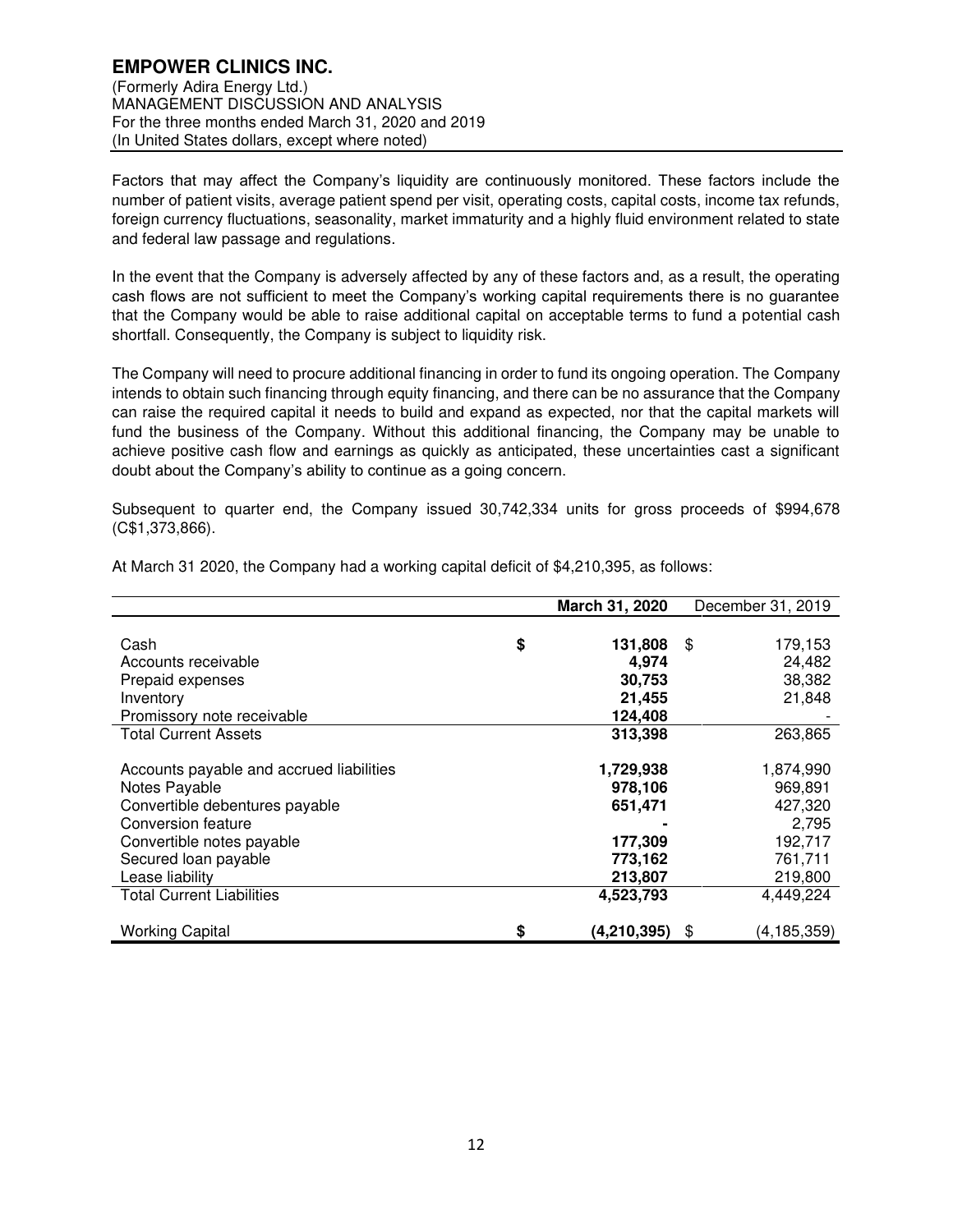(Formerly Adira Energy Ltd.) MANAGEMENT DISCUSSION AND ANALYSIS For the three months ended March 31, 2020 and 2019 (In United States dollars, except where noted)

# **Cash Flow**

|                                                     |    | Q1 2020       | Q1 2019    |
|-----------------------------------------------------|----|---------------|------------|
| Net cash provided by (used in) operating activities | \$ | 13.864<br>\$. | (219, 212) |
| Net cash provided by investing activities           |    | ٠             |            |
| Net cash (used in) provided by financing activities |    | (61, 209)     | 2,036,027  |
| (Decrease) increase in cash                         | S  | (47.345)      | 1,816,815  |

# Review of cash flow Q1 2020 compared to Q1 2019:

Cash provided by operating activities was \$13,864, compared to cash used in operating activities of \$219,212 during Q1 2019:

- Loss before taxes was \$524,208 compared to income before taxes of \$398,542.
- Movements in non-cash items increased cash by \$488,250 compared to decreasing cash by \$155,884 during Q1 2019.
- Movements in accounts receivables increased cash by \$19,508 compared to \$nil during Q1 2019.
- Movements in prepaid expenses increased cash by \$7,629 compared to \$11,875 during Q1 2019.
- Movements in inventory increased cash by \$393 compared to \$nil during Q1 2019.
- Movements in accounts payable and accrued liabilities decreased cash by \$2,708 compared to increasing cash by \$11,571 during Q1 2019.
- Movements in deferred revenue increased cash by \$25,000 compared to \$nil during Q1 2019.

Cash used by financing activities was \$61,209 compared to cash provided by financing activities of \$2,036,027 during Q1 2019. Cash used in financing activities during Q1 2020 related to lease payments whereas cash provided by financial activities during Q1 2019 related to proceeds from share subscriptions, advances of notes payable which was partially offset by lease payments.

# **Capital Resources**

The capital of the Company consists of consolidated equity, notes payable, convertible debentures, secured loan payable, and convertible note payable, net of cash.

|                           |    | March 31, 2020     | December 31, 2019 |
|---------------------------|----|--------------------|-------------------|
|                           |    |                    |                   |
| Equity                    | \$ | (3,694,205)<br>\$  | (3,514,913)       |
| Notes payable             |    | 978,106            | 969,891           |
| Convertible debentures    |    | 651,471            | 427,320           |
| Secured loan payable      |    | 773,162            | 761,711           |
| Convertible notes payable |    | 177,309            | 192,717           |
|                           |    | (1, 114, 157)      | (1, 163, 274)     |
| Less: cash                |    | (131, 808)         | (179,153)         |
|                           | S  | (1, 245, 965)<br>S | (1, 342, 427)     |

The board of directors of the Company has overall responsibility for the establishment and oversight of the Company's risk management policies on an annual basis. The Company's board of directors identifies and evaluates the Company's financial risks and is charged with the responsibility of establishing controls and procedures to ensure financial risks are mitigated.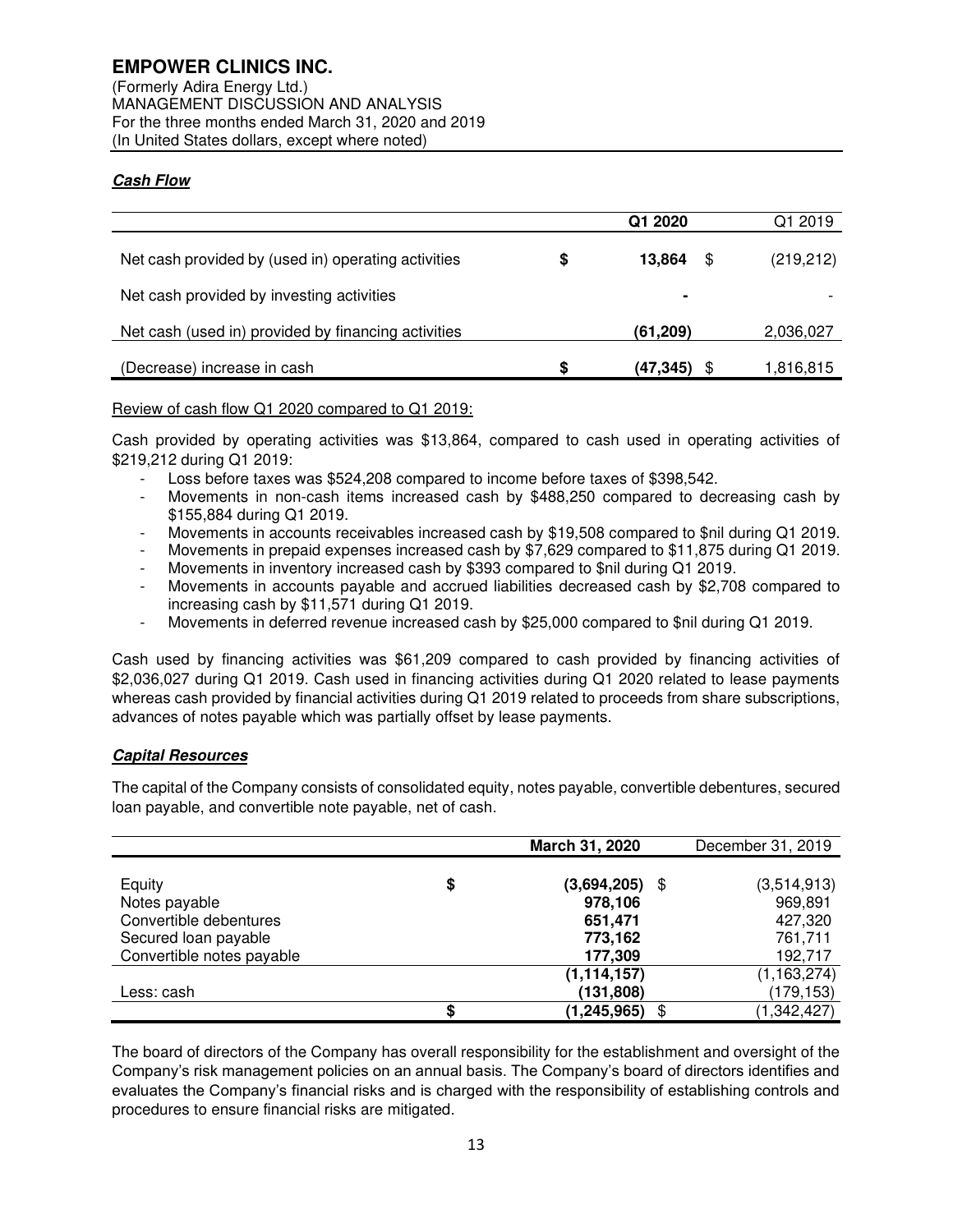The Company's objectives when managing capital are to pursue and complete the identification and evaluation of assets, properties or businesses with a view to acquisition. The Company does not have any externally imposed capital requirements to which it is subject.

The Company manages the capital structure and makes adjustments to it in light of changes in economic conditions and the risk characteristics of the underlying assets. To maintain or adjust the capital structure, the Company may attempt to issue new common shares or adjust the amount of cash.

The Company's investment policy is to invest excess cash in investment instruments at high credit, quality financial institutions with terms to maturity selected with regards to the expected time of expenditures from continuing operations.

# **OFF-BALANCE SHEET ARRANGEMENTS**

The Company has not entered into any material off-balance sheet arrangements such as guarantee contracts, contingent interests in assets transferred to unconsolidated entities, derivative financial obligations or arrangements with respect to any obligations under a variable interest equity arrangement.

### **RELATED PARTY TRANSACTIONS**

The Company's related parties include key management personnel and any transactions with such parties for goods and/or services that are made on regular commercial terms. During the three months ended March 31, 2020 and 2019, the Company did not enter into any transactions with related parties outside of compensation to key management personnel as disclosed below.

Key management are those personnel having the authority and responsibility for planning, directing, and controlling the Company. Salaries and benefits, bonuses, and termination benefits are included in operating expenses and share-based payments are recorded as share-based payment expense or share capital.

Key management compensation includes:

|                       |   | Three months ended March 31, |              |
|-----------------------|---|------------------------------|--------------|
|                       |   | 2020                         | 2019         |
| Salaries and benefits | S | 169.644                      | \$<br>66.250 |
| Share-based payments  |   | 7.870                        |              |
| Directors fees        |   | 3.750                        |              |
|                       |   | 181,264                      | \$<br>66.250 |

Included in cost of goods sold for the three months ended March 31, 2020 is \$3,520 (three months ended March 31, 2020 - \$nil) in product purchases made from Sun Valley Science LLC, an entity controlled by the Senior Vice President Development and Director.

Included in salaries and benefits for the three months ended March 31, 2020 is \$34,028 (three months ended March 31, 2019 - \$nil) related to common shares awarded to the CEO during 2019 which vested during the three months ended March 31, 2020.

As at March 31, 2020, \$14,102 (December 31, 2019 - \$28,827) is due to the CEO for advances made on behalf of the Company and \$203,538 (December 31, 2018 - \$133,444) is due to the CEO for salaries and benefits. The amounts are unsecured and due on demand.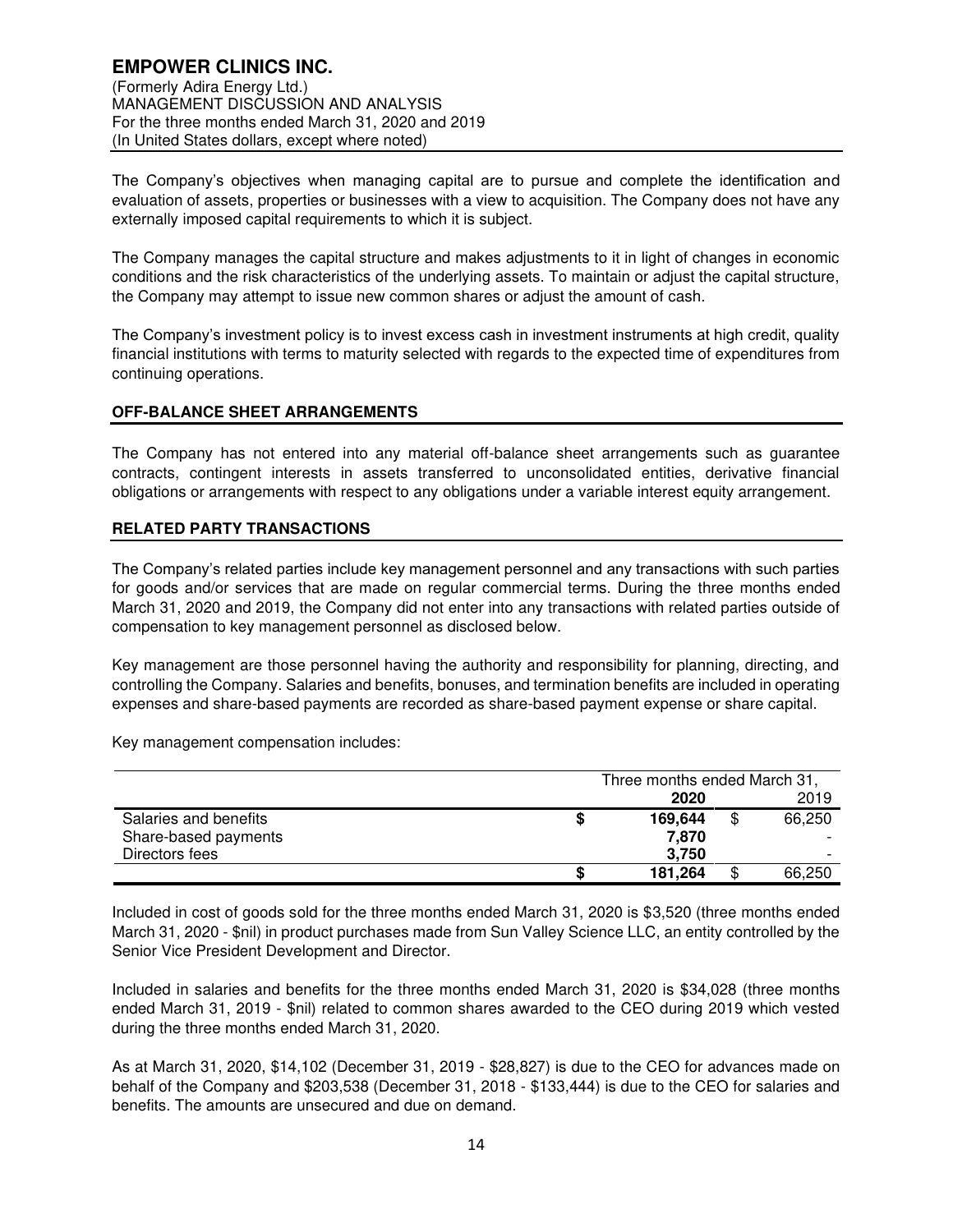As at March 31, 2020, \$140,000 (December 31, 2019 - \$140,000) is due to the Senior Vice Present Development and Director and his spouse for consideration related to the Sun Valley acquisition.

# **INTERNATIONAL FINANCIAL REPORTING STANDARDS**

The consolidated financial statements have been prepared in accordance with IFRS as issued by the IASB, effective as of March 31, 2020. The Company's significant accounting policies are described in note 3 of the Company's consolidated financial statements for the years ended December 31, 2019 and 2018 and note 3 to the March 31, 2020 unaudited interim condensed consolidated financial statements.

# **CRITICAL ACCOUNTING POLICIES AND ESTIMATES**

The preparation of the Company's consolidated financial statements in conformity with IFRS requires management to make estimates based on assumptions about future events that affect the reported amounts of assets and liabilities and disclosures of contingent assets and liabilities at the date of the financial statements and the reported amounts of revenues and expenses during the reporting period.

The estimates and associated assumptions are based on historical experience and various other factors that are believed to be reasonable under the circumstances, the results of which form the basis of making the judgements about carrying values of assets and liabilities that are not readily apparent from other sources. Actual results could differ from those estimates.

The estimates and underlying assumptions are reviewed on an ongoing basis. Revisions to accounting estimates are recognized prospectively in the period in which the estimate is revised. Management has made the following critical judgements and estimates:

### **Critical judgements in applying accounting policies**

Critical judgements made by management in applying the Company's accounting policies, apart from those involving estimations, that have the most significant effect on the amounts recognized in the Company's consolidated financial statements are as follows:

### Functional currency

The functional currency for each of the Company's subsidiaries is the currency of the primary economic environment in which the respective entity operates; the Company has determined the functional currency of each entity to be the US dollar. Such determination involves certain judgements to identify the primary economic environment. The Company reconsiders the functional currency of its subsidiaries if there is a change in events and/or conditions which determine the primary economic environment.

### Assessment of Cash Generating Units

For impairment assessment and testing, assets are grouped together into the smallest group of assets that generates cash inflows from continuing use that are largely independent of the cash inflows of other assets or cash generating unit ("CGU"). The Company applies judgement in assesses the smallest group of assets that comprise a single CGU. The CGU's were determined to be the Empower Clinics, the Sun Valley Clinics and the CBD extraction facility.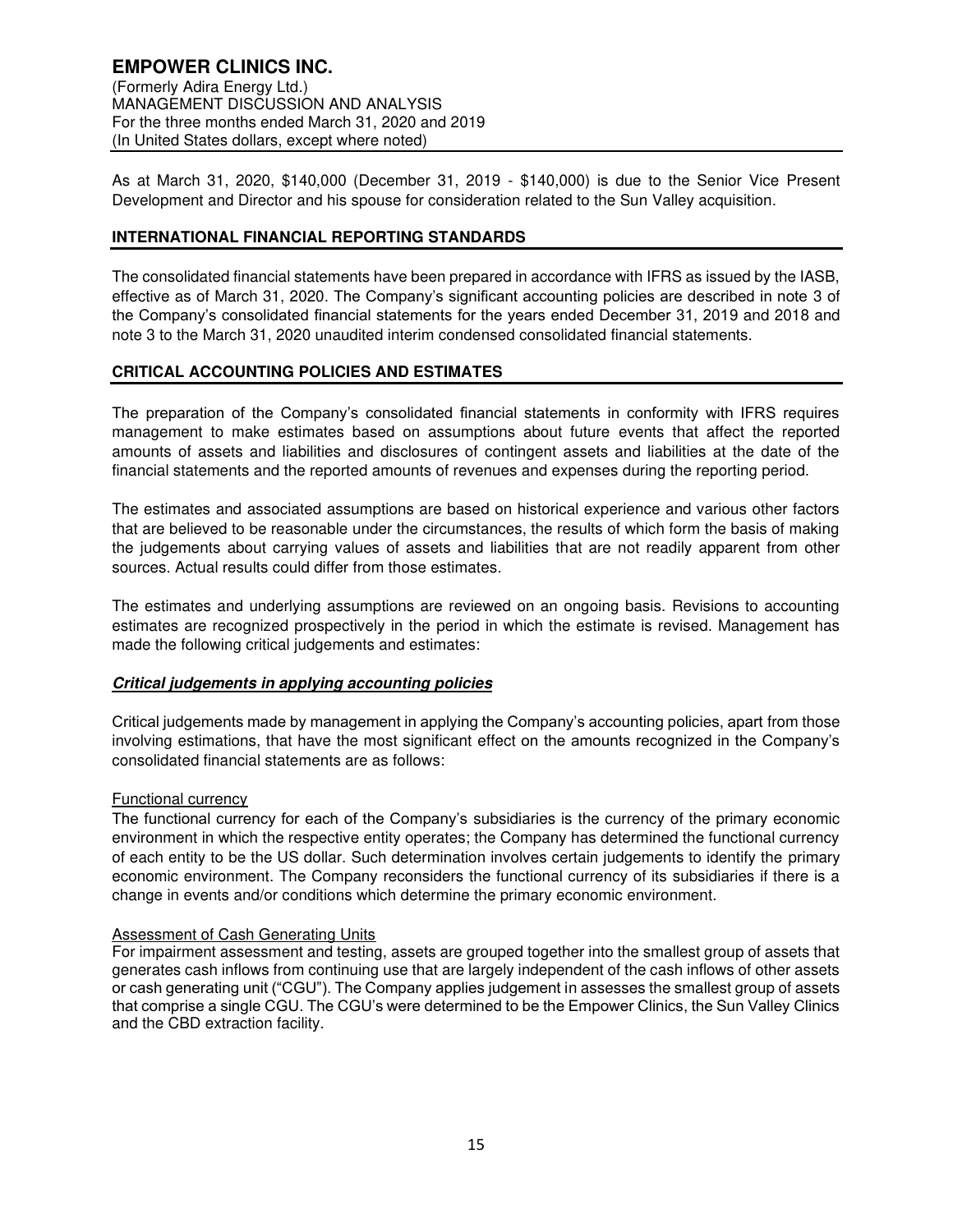# **EMPOWER CLINICS INC.**

(Formerly Adira Energy Ltd.) MANAGEMENT DISCUSSION AND ANALYSIS For the three months ended March 31, 2020 and 2019 (In United States dollars, except where noted)

# Assessment of useful lives of property and equipment and intangible assets

Management reviews its estimate of the useful life of property and equipment and intangible assets annually and accounts for any changes in estimates prospectively. The Company applied judgment in determining the useful lives of trademarks and patient records with less than an indefinite life. In addition, the Company applied judgment in determining the useful lives of the right of use assets and leasehold improvements for purposes of assessing the shorter of the useful life or lease term.

# Assessment of indicators of impairment

At the end of each reporting period, the Company assesses whether there are any indicators, from external and internal sources of information, that an asset or CGU may be impaired, thereby requiring adjustment to the carrying value. The Company identified the sustained decrease in market capitalization and change in Arizona licensing regulations as an indicator of impairment during the year ended December 31, 2019. As a result of these impairment indicators, the Company assessed the intangible assets and goodwill for impairment and concluded the recoverable value of each CGU was less than its carrying value and an impairment loss was recognized on intangible assets and goodwill.

### Revenue recognition

# Determination of performance obligations

The Company applied judgement to determine if a good or service that is promised to a customer is distinct based on whether the customer can benefit from the good or service on its own or together with other readily available resources and whether the good or service is separately identifiable. Based on these criteria, the Company determined the primary performance obligation relating to its sales contracts is the delivery of the medical services or sale of product, each representing a single performance obligation with consideration allocated accordingly.

### Transfer of control

Judgement is required to determine when transfer of control occurs relating to the medical services to its customers. Management based its assessment on a number of indicators of control, which include, but are not limited to whether the Company has present right of payment, whether delivery of medical services has occurred and whether the physical possession of the goods, significant risks and rewards and legal title have been transferred to the customer.

### Business combinations

Judgment is used in determining whether an acquisition is a business combination or an asset acquisition.

Estimates are made as to the fair value of assets and liabilities acquired. In certain circumstances, such as the valuation of property and equipment, intangible assets and goodwill acquired, the Company may rely on independent third-party valuators. The determination of these fair values involves a variety of assumptions, including revenue growth rates, expected operating income, and discount rates.

The Company measures all the assets acquired and liabilities assumed at their acquisition-date fair values.

Acquisition-related costs are recognized as expenses in the periods in which the costs are incurred and the services are received (except for the costs to issue debt or equity securities which are recognized according to specific requirements). The excess of the aggregate of (a) the consideration transferred to obtain control over (b) the net of the acquisition-date amounts of the identifiable assets acquired and the liabilities assumed, is recognized as goodwill as of the acquisition date.

Consideration paid for business combinations is measured at fair value.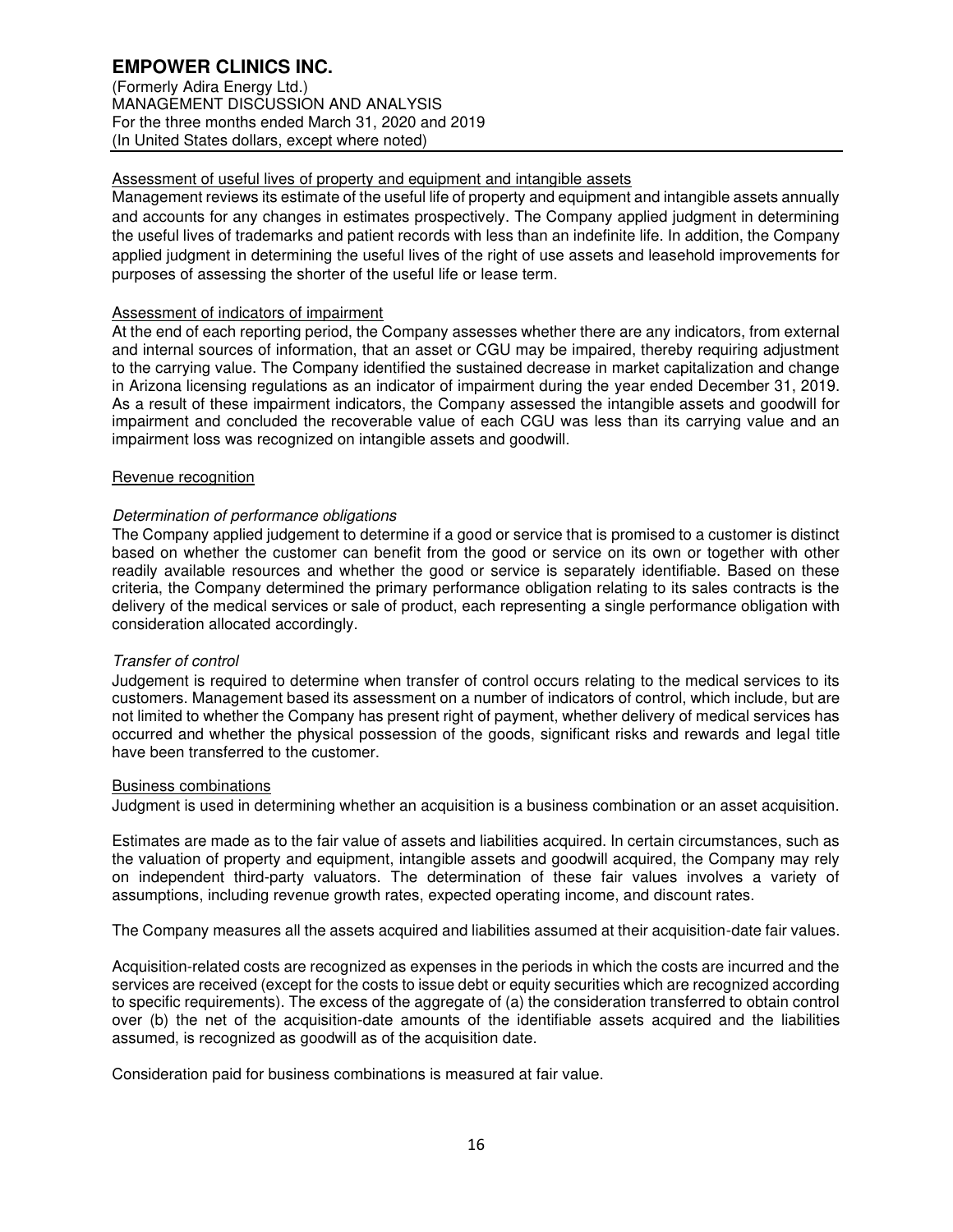# **Key sources of estimation uncertainty**

Significant assumptions about the future and other major sources of estimation uncertainty at the end of the reporting period that may result in a material adjustment to the carrying amounts of the Company's assets and liabilities are as follows:

### Current and deferred taxes

The Company's provision for income taxes is estimated based on the expected annual effective tax rates (and tax laws) that have been enacted or substantively enacted by the end of the reporting period. The current and deferred components of income taxes are estimated based on forecasted movements in temporary differences. Changes to the expected annual effective tax rate and differences between the actual and expected effective tax rate and between actual and forecasted movements in temporary differences will result in adjustments to the Company's provision for income taxes in the period changes are made and/or differences are identified.

In assessing the probability of realizing income tax assets recognized, management makes estimates related to expectations of future taxable income, applicable tax planning opportunities, expected timing of reversals of existing temporary differences and the likelihood that tax positions taken will be sustained upon examination by applicable tax authorities. In making its assessments, management gives additional weight to positive and negative evidence that can be objectively verified. Estimates of future taxable income are based on forecasted cash flows from operations and the application of existing tax laws in each jurisdiction. Forecasted cash flows from operations are based on patient visits, which are internally developed and reviewed by management.

Weight is attached to tax planning opportunities that are within the Company's control and are feasible and implementable without significant obstacles.

The likelihood that tax positions taken will be sustained upon examination by applicable tax authorities is assessed based on individual facts and circumstances of the relevant tax position evaluated in light of all available evidence.

### Equity-settled share-based payments

Share-based payments are measured at fair value. Options and warrants are measured using the Black-Scholes option pricing model based on estimated fair values of all share-based awards at the date of grant and are expensed to the consolidated statement of loss and comprehensive loss over each award's vesting period. The Black-Scholes option pricing model utilizes subjective assumptions such as expected price volatility and expected life of the option. Changes in these input assumptions can significantly affect the fair value estimate.

### Warrant liability and conversion feature

Warrant liability and conversion feature are measured at fair value using the Black-Scholes option pricing model based on estimated fair values at the date of grant and revalued at period end to the consolidated statement of loss and comprehensive loss over the life of the instruments. The Black-Scholes option pricing model utilizes subjective assumptions such as expected price volatility and expected life of the option. Changes in these input assumptions can significantly affect the fair value estimate.

### **Contingencies**

Due to the nature of the Company's operations, various legal and tax matters can arise from time to time. In the event that management's estimate of the future resolution of these matters' changes, the Company will recognize the effects of the changes in its consolidated financial statements for the period in which such changes occur.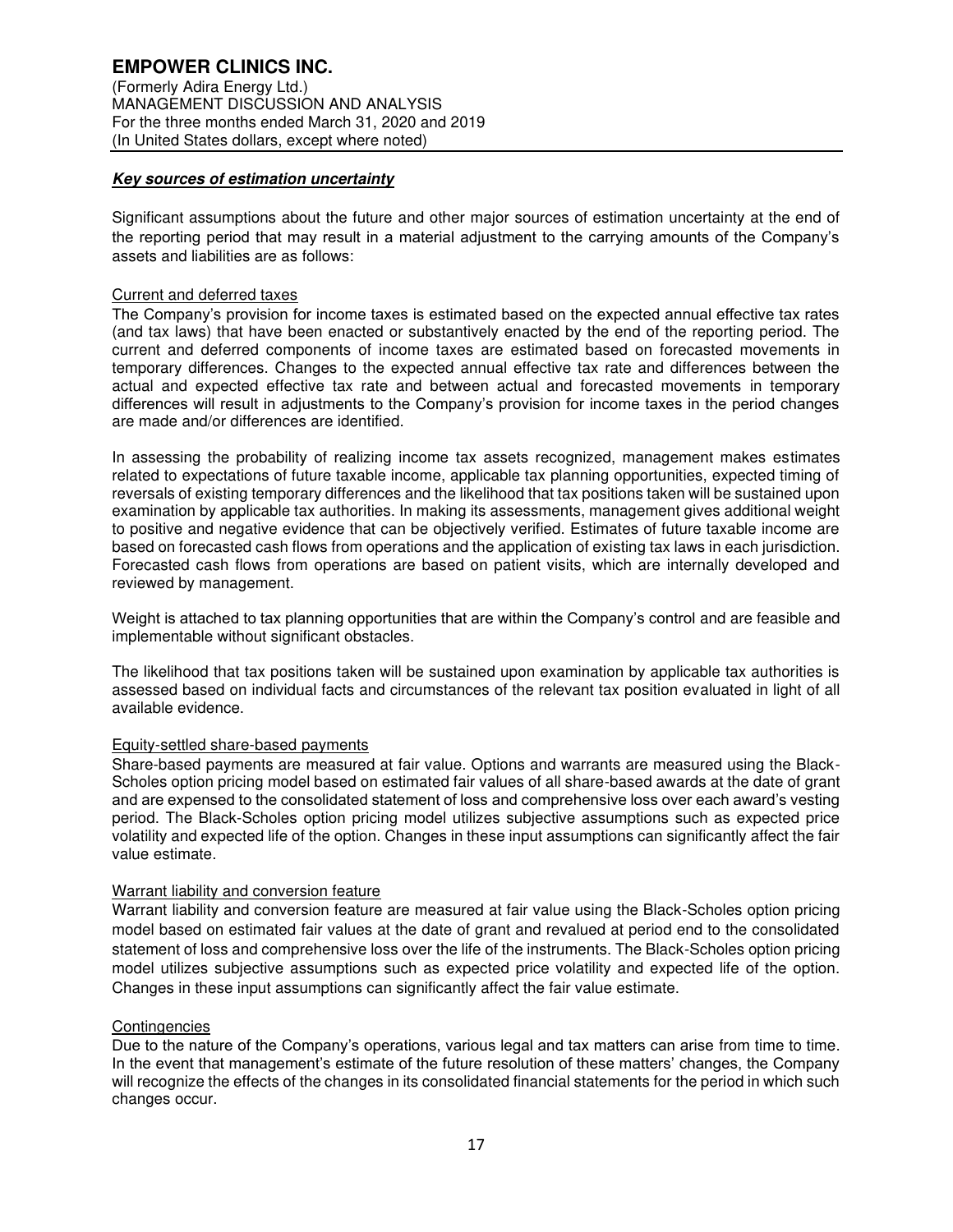(Formerly Adira Energy Ltd.) MANAGEMENT DISCUSSION AND ANALYSIS For the three months ended March 31, 2020 and 2019 (In United States dollars, except where noted)

# Leases as a result of adopting IFRS 16

# Identifying whether a contract includes a lease

IFRS 16 applies a control model to the identification of leases, distinguishing between a lease and a service contract on the basis of whether the customer controls the asset. The Company had to apply judgment on certain factors, including whether the supplier has substantive substitution rights, does the Company obtain substantially all of the economic benefits and who has the right to direct the use of that asset.

# Incremental borrowing rate

When the Company recognizes a lease, the future lease payments are discounted using the Company's incremental borrowing rate. This significant estimate impacts the carrying amount of the lease liabilities and the interest expense recorded on the consolidated statement of loss and comprehensive loss.

### Estimate of lease term

When the Company recognizes a lease, it assesses the lease term based on the conditions of the lease and determines whether it will extend the lease at the end of the lease contract or exercise an early termination option. As it is not reasonably certain that the extension or early termination options will be exercised, the Company determined that the term of its leases are the lesser of original lease term or the life of the leased asset. This significant estimate could affect future results if the Company extends the lease or exercises an early termination option.

# **CHANGES IN ACCOUNTING STANDARDS**

The accounting policies applied in the preparation of the Company's annual consolidated financial statements for the years ended December 31, 2019, 2018 and 2017, are consistent with new standards and amendments to standards, except for the following:

Amendments to IAS 1 *– Presentation of financial statements ("IAS 1") and IAS 8 –* Accounting policies, *chanes in accounting estimates and errors ("IAS 8").*

The amendments are intended to make the definition of material in IAS 1 easier to understand and are not intended to alter the underlying concept of materiality in IFRS Standards. The concept of 'obscuring' material information with immaterial information has been included as part of the new definition.

The threshold for materiality influencing users have been changed from 'could influence' to 'could reasonably be expected to influence'.

The definition of material in IAS 8 has been replaced by a reference to the definition of material in IAS 1. In addition, the IASB amended other Standards and the Conceptual Framework that contain a definition of material or refer to the term 'material' to ensure consistency.

The Company adopted the amendments to IAS 1 effective January 1, 2020, which did not have a material impact on the Company's financial statements.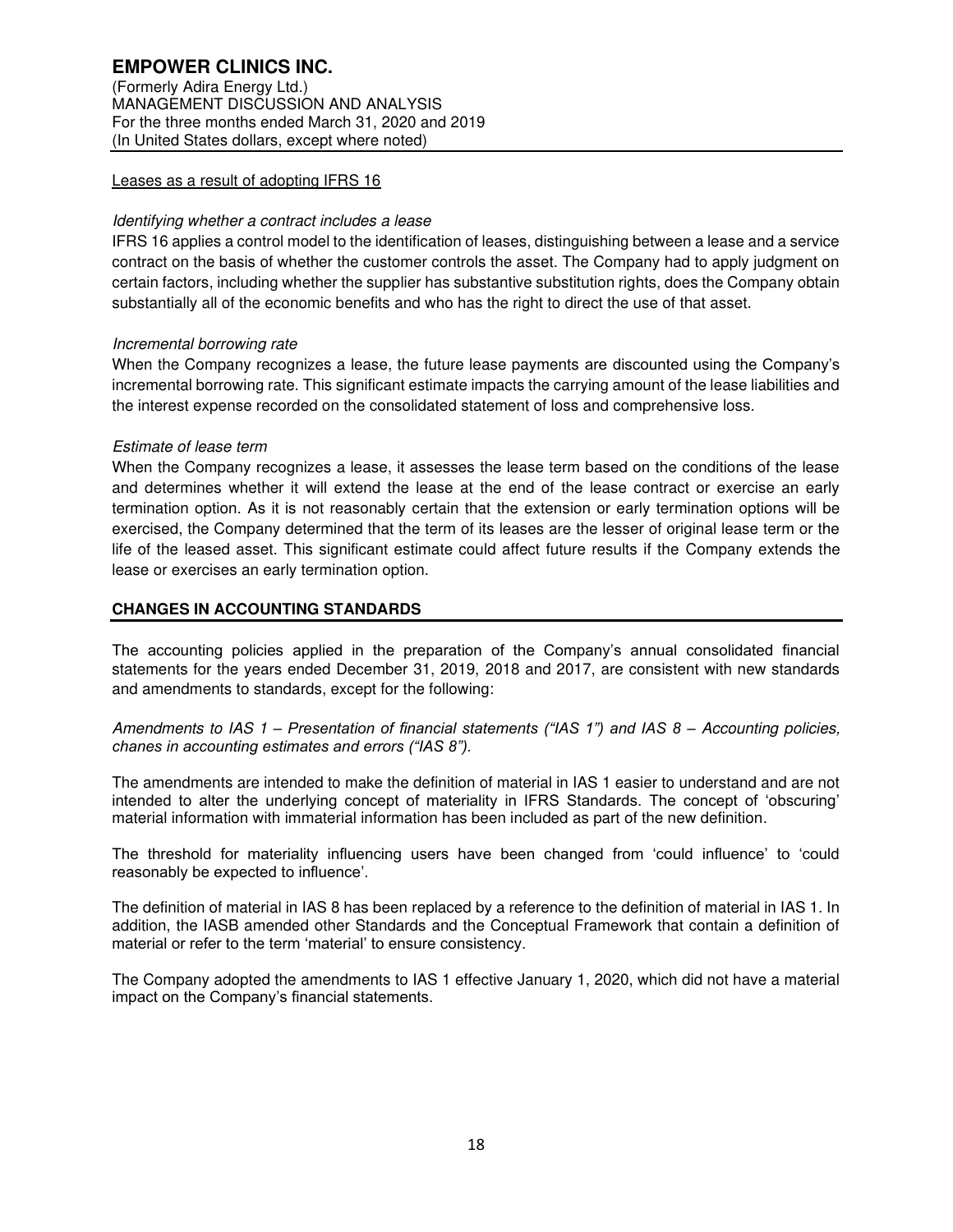# Franchise Revenues

Franchise revenues consist primarily of royalties and initial franchise fees. Under franchise agreements, we provide franchisees with (i) a franchise license, which includes a license to use our intellectual property, (ii) pre-opening services, such as training and inspections, and (iii) ongoing services, such as development of training materials

Royalties are calculated as a percentage of franchise clinic revenues over the term of the franchise agreement. The Company recognizes royalty revenues from the rendering of patient services in the accounting period in which the physician's services are rendered.

Initial franchise fees are payable by the franchisee upon execution of a franchise agreement. Initial franchise fees are recognized as revenue on a straight-line basis over the term of the respective agreement. The term of the agreement commences upon opening of the clinic location.

# **OUTSTANDING SHARE DATA**

The authorized capital of the Company consists of an unlimited number of common shares without par value. The Company had the following securities outstanding as at the date of this MD&A:

| <b>Type of Security</b> | <b>Number Outstanding</b> |  |  |
|-------------------------|---------------------------|--|--|
| Common Shares           | 187.678.694               |  |  |
| <b>Stock Options</b>    | 11.920.000                |  |  |
| Warrants                | 74,830,347                |  |  |

### **RISKS AND UNCERTAINTIES**

**COVID-19.** There is a global outbreak of COVID-19 (coronavirus), which has had a significant impact on businesses through the restrictions put in place by the United States, state and municipal governments regarding travel, business operations and isolation/quarantine orders. At this time, it is unknown the extent of the impact the COVID-19 outbreak may have on the Company as this will depend on future developments that are highly uncertain and that cannot be predicted with confidence. These uncertainties arise from the inability to predict the ultimate geographic spread of the disease, and the duration of the outbreak, including the duration of travel restrictions, business closures or disruptions, and quarantine/isolation measures that are currently, or may be put, in place by the United States and other countries to fight the virus.

**Regulatory Risks.** The Company operates in a new industry which is highly regulated and is evolving rapidly. Sometimes new risks emerge and management may not be able to predict all of them, or be able to predict how they may cause actual results to be different from those contained in any forward- looking statements. Failure to comply with the requirements of the State licensing agencies within which the Company operates would have a material adverse impact on the business, financial condition and operating results of the Company.

The Company will incur ongoing costs and obligations related to regulatory compliance. Failure to comply with regulations may result in additional costs for corrective measures, penalties or in restrictions of our operations.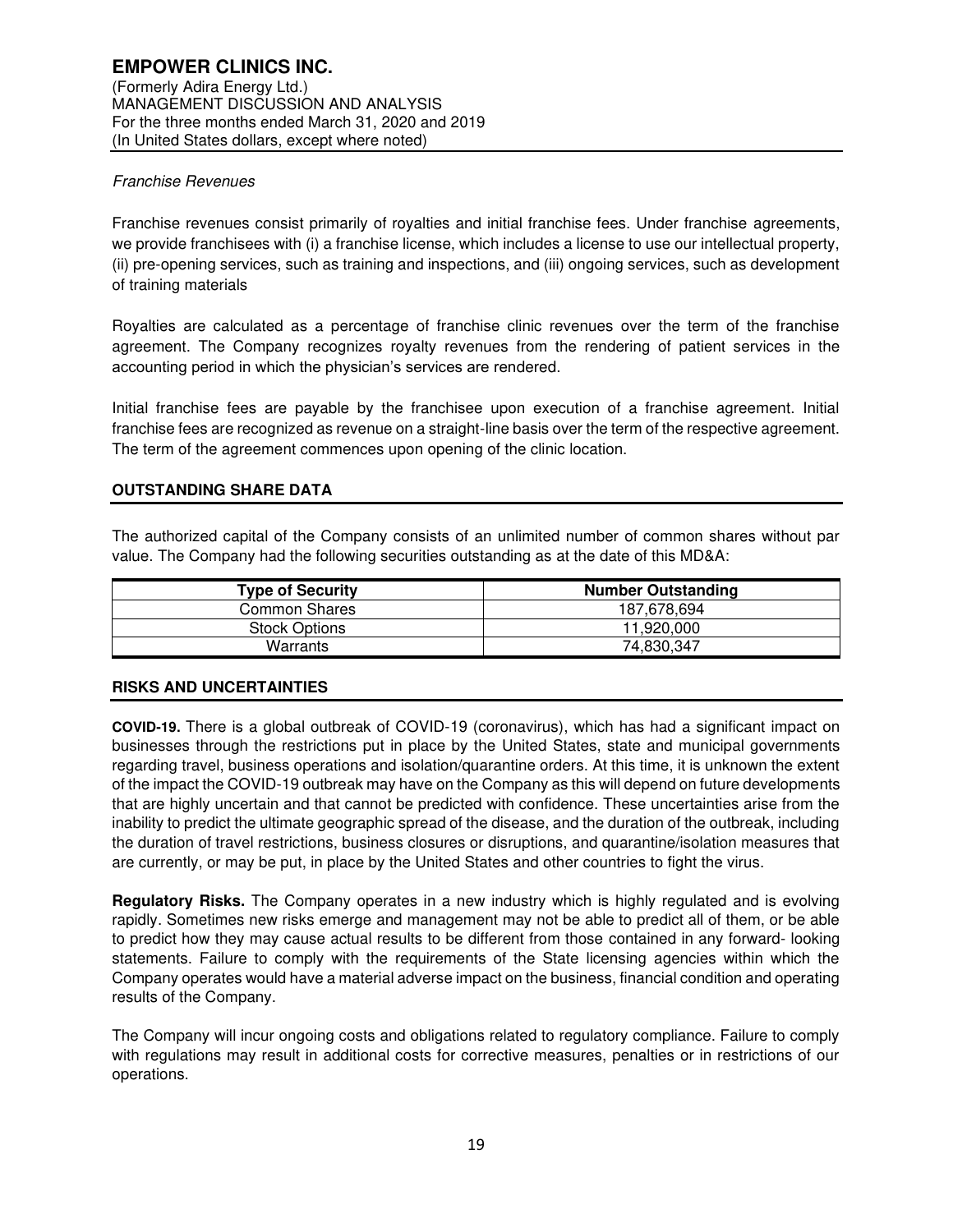## **EMPOWER CLINICS INC.**  (Formerly Adira Energy Ltd.) MANAGEMENT DISCUSSION AND ANALYSIS For the three months ended March 31, 2020 and 2019 (In United States dollars, except where noted)

In addition, changes in regulations, more vigorous enforcement thereof or other unanticipated events could require extensive changes to the Company's operations, increased compliance costs or give rise to material liabilities, which could have a material adverse effect on the business, results of operations and financial condition of the Company.

The industry is subject to extensive controls and regulations, which may significantly affect the financial condition of market participants. The marketability of any product may be affected by numerous factors that are beyond the Company's control and which cannot be predicted, such as changes to government regulations, including those relating to taxes and other government levies which may be imposed. Changes in government levies, including taxes, could reduce the Company's earnings and could make future capital investments or the Company's operations uneconomic. The industry is also subject to numerous legal challenges, which may significantly affect the financial condition of market participants and which cannot be reliably predicted.

**Change in Laws, Regulations and Guidelines.** The Company operates in an industry that is not recognized as a legal industry by the US Federal government.

The Company's operations are subject to a variety of laws, regulations and guidelines relating to the manufacture, management, transportation, storage and disposal of medical cannabis and also including laws and regulations relating to health and safety, privacy and the conduct of operations While to the knowledge of the Company's management, the Company is currently in compliance with all such laws, changes to such laws, regulations and guidelines due to matters beyond the control of the Company may cause adverse effects to the Company's operations and the financial condition of the Company.

The industry is subject to extensive controls and regulations, which may significantly affect the financial condition of market participants. The marketability of any product may be affected by numerous factors that are beyond the Company's control and which cannot be predicted, such as changes to government regulations, including those relating to taxes and other government levies which may be imposed. Changes in government levies, including taxes, could reduce the Company's earnings and could make future capital investments or the Company's operations uneconomic.

The Arizona Marijuana Legalization Initiative may appear on the ballot in Arizona as an initiated state statute on November 3, 2020. The ballot initiative would legalize the possession and use of recreational marijuana for adults (age 21 years or older). The ballot initiative would allow people to grow no more than six marijuana plants for personal use in their residence, as long as the plants are within an enclosed area with a lock and beyond public view.

**Market Risks.** The Company's securities will trade on public markets and the trading value thereof is determined by the evaluations, perceptions and sentiments of both individual investors and the investment community taken as a whole. Such evaluations, perceptions and sentiments are subject to change, both in short term time horizons and long-term time horizons. An adverse change in investor evaluations, perceptions and sentiments could have a material adverse outcome on the Company and its securities.

**Financing Risks.** The Company will be dependent on raising capital through a combination of debt and/or equity offerings. There can be no assurance that the capital markets will remain favorable in the future, and/or that the Company will be able to raise the financing needed to continue its business at favorable terms, or at all. Restrictions on the Company's ability to finance could have a material adverse outcome on the Company and its securities.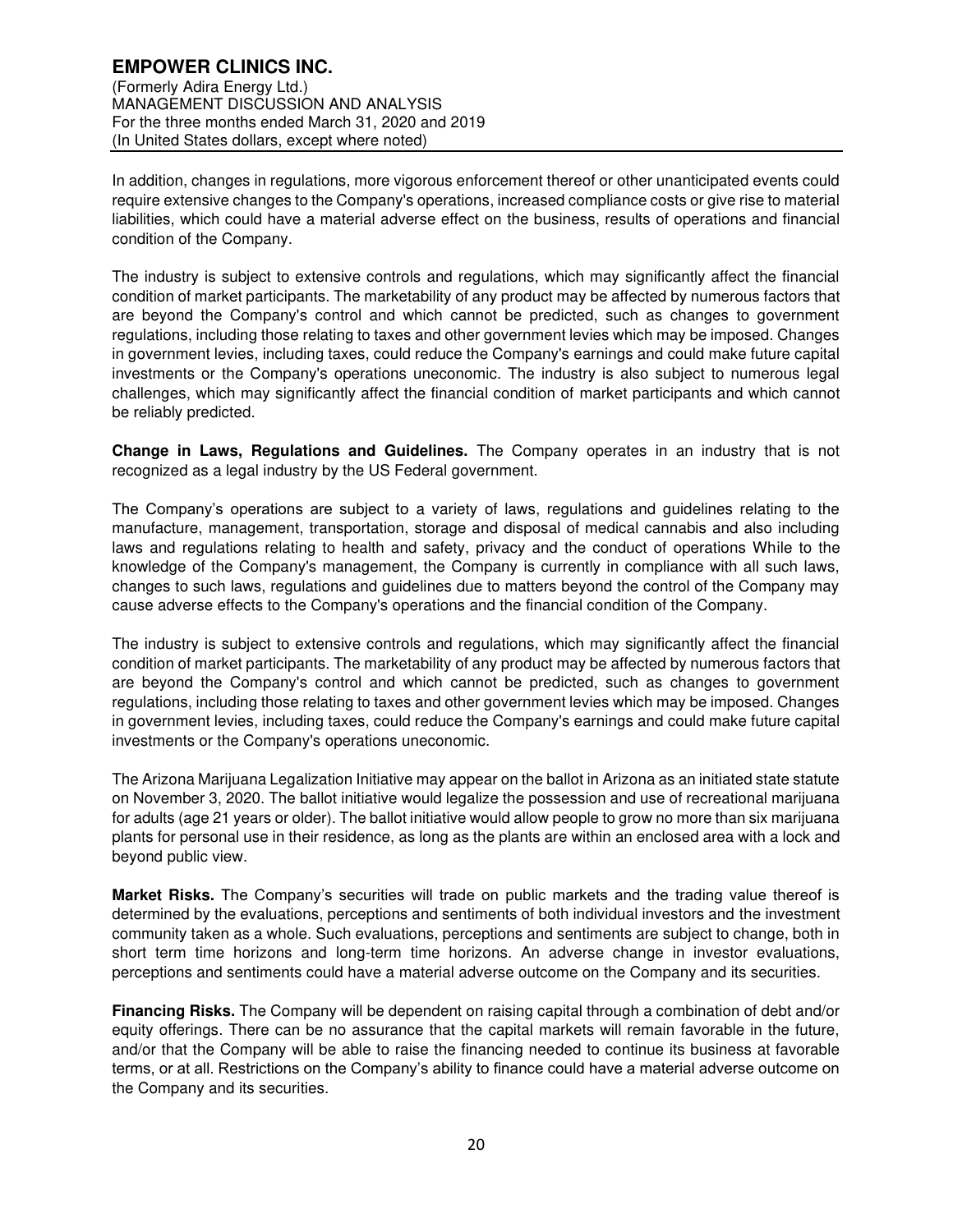**Share Price Volatility and Price Fluctuations.** In recent years, the securities markets in Canada have experienced a high level of price and volume volatility, and the market prices of securities of many corporations have experienced wide fluctuations which have not necessarily been related to the operating performance, underlying asset values or prospects of such companies. Such volatility has been particularly evident with regards to the share price of medical cannabis companies, which are public issuers in Canada.

**Key Personnel Risks.** The Company's efforts are dependent to a large degree on the skills and experience of certain of its key personnel, including the board of directors. The Company does not maintain "key man" insurance policies on these individuals. Should the availability of these persons' skills and experience be in any way reduced or curtailed, this could have a material adverse outcome on the Company and its securities.

**Competition.** There is potential that the Company will face intense competition from other companies, some of which can be expected to have more financial resources, industry, manufacturing and marketing experience than the Company. Additionally, there is potential that the industry will undergo consolidation, creating larger companies that may have increased geographic scope and other economies of scale. Increased competition by larger, better-financed competitors with geographic or other structural advantages could materially and adversely affect the business, financial condition and results of operations of the Company.

To remain competitive, the Company will require a continued level of investment in research and development, marketing, sales and client support. The Company may not have sufficient resources to maintain research and development, marketing, sales and client support efforts on a competitive basis which could materially and adversely affect the business, financial condition and results of operations of the Company.

**History of Net Losses; Accumulated Deficit; Lack of Revenue from Operations.** The Company has incurred net losses to date. The Company may continue to incur losses. There is no certainty that the Company will operate profitably or provide a return on investment in the future.

**Uninsurable risks.** The Company may become subject to liability for events, against which it cannot insure or against which it may elect not to insure. Such events could result in substantial damage to property and personal injury. The payment of any such liabilities may have a material, adverse effect on the Company's financial position.

**Financial Instruments and Other Instruments.** The Company's financial instruments consist of cash, accounts payable and accrued liabilities and due to related parties, convertible debt and loans payable. Cash is classified as fair value through profit or loss and recorded at fair value. Accounts payable and accrued liabilities, due to related parties and shareholder's loan are classified as other current liabilities, the fair value of cash, accounts payable and accrued liabilities, and due to related parties are equal to their carrying value due to their short-term maturity. Unless otherwise noted, it is management's opinion that the Company is not exposed to significant interest, currency or credit risks arising from these financial instruments.

The fair value of arms-length financial instruments approximates their carrying value due to the relatively short- term to maturity.